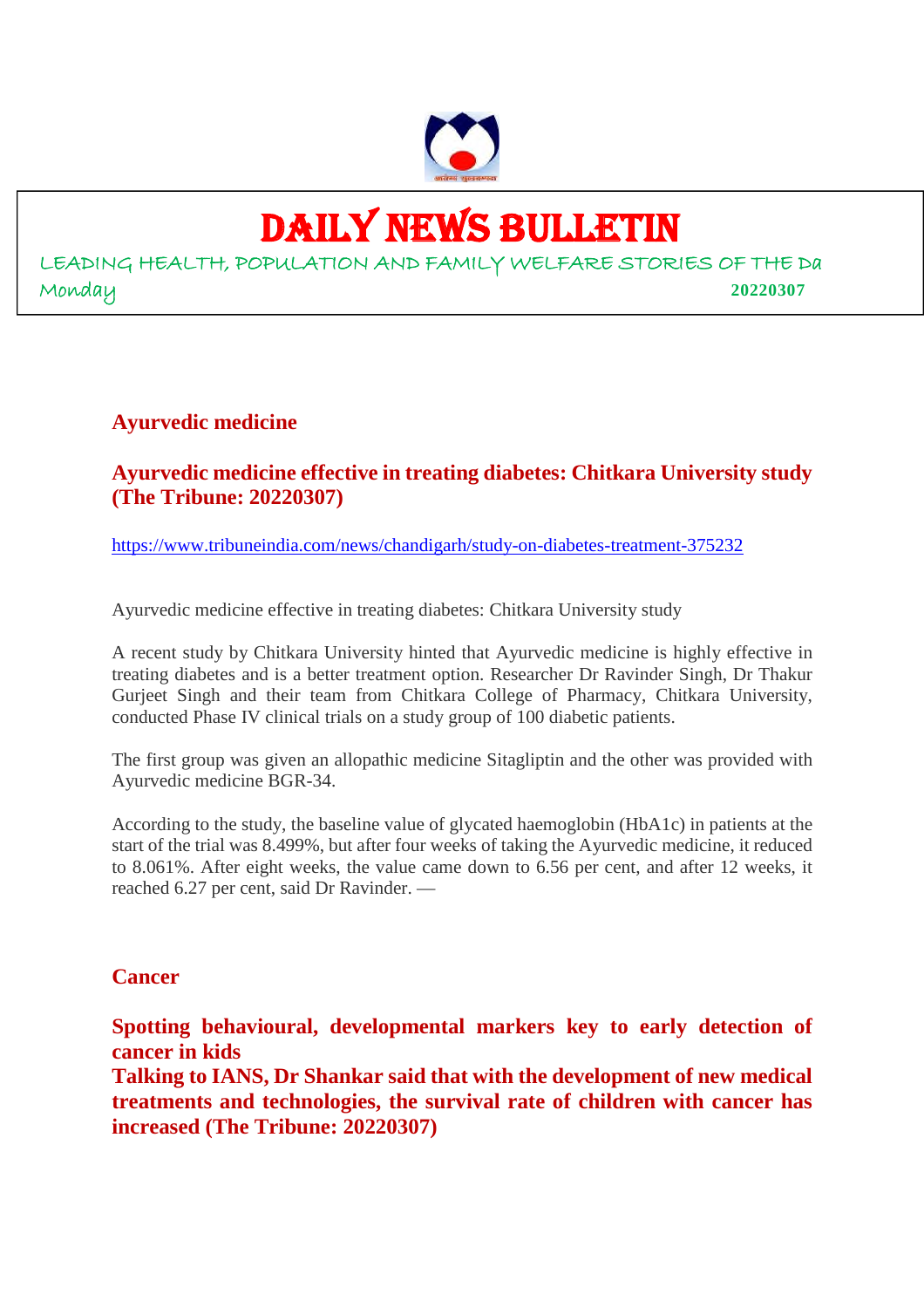https://www.tribuneindia.com/news/health/spotting-behavioural-developmental-markers-keyto-early-detection-of-cancer-in-kids-375615

Identifying behaviour and developmental markers is key to early detection of cancer in kids but it is often overlooked, says Dr Abhishek Shankar, Associate Professor, Department of Radiation Oncology at All India Institute of Medical Sciences, Patna.

Talking to IANS, Dr Shankar said that with the development of new medical treatments and technologies, the survival rate of children with cancer has increased.

However, childhood cancer has an undesirable impact on patients and their families. Childhood malignancies raise a range of medical, psychological and social concerns, he added.

"A total of 33.3 per cent of children with acute lymphoblastic leukaemia had emotional disorders, as per a study, whereas, 53 per cent of children with neoplasms were suffering from some emotional and behavioural disorders, reports another study," AIIMS Professor said.

While talking about the challenges of rising paediatric cancer, Dr Shankar said that one-third of paediatric cancer survivors suffer from cognitive impairments, often due to chemotherapy treatment.

The most common long-term cognitive deficits found in paediatric cancer survivors receiving chemotherapy treatment include alterations in attention and executive functioning, altered or decreased processing speed, working memory, and visual spatial abilities.

"There is a need for intervention from the beginning, so developmental-behavioural pediatricians should be an important part of the team to ensure better quality of life", the AIIMS Professor added.

Delhi-based leading developmental paediatrician Dr Shubham Roy said that the prevalence of emotional and behavioural problems in children and adolescents is on the rise.

"We have not seen the paediatric cancer patients coming to us for assessments before their treatment begins. However, it is important to understand the treatment related changes if we get a baseline data. This should be an integral component of continued paediatric cancer care", Roy further added.

Roy said that there are many challenges in terms of interventions and they require a multidisciplinary team led by a developmental Pediatrician for ensuring regular monitoring and tailoring various therapies according to the needs of a particular child. IANS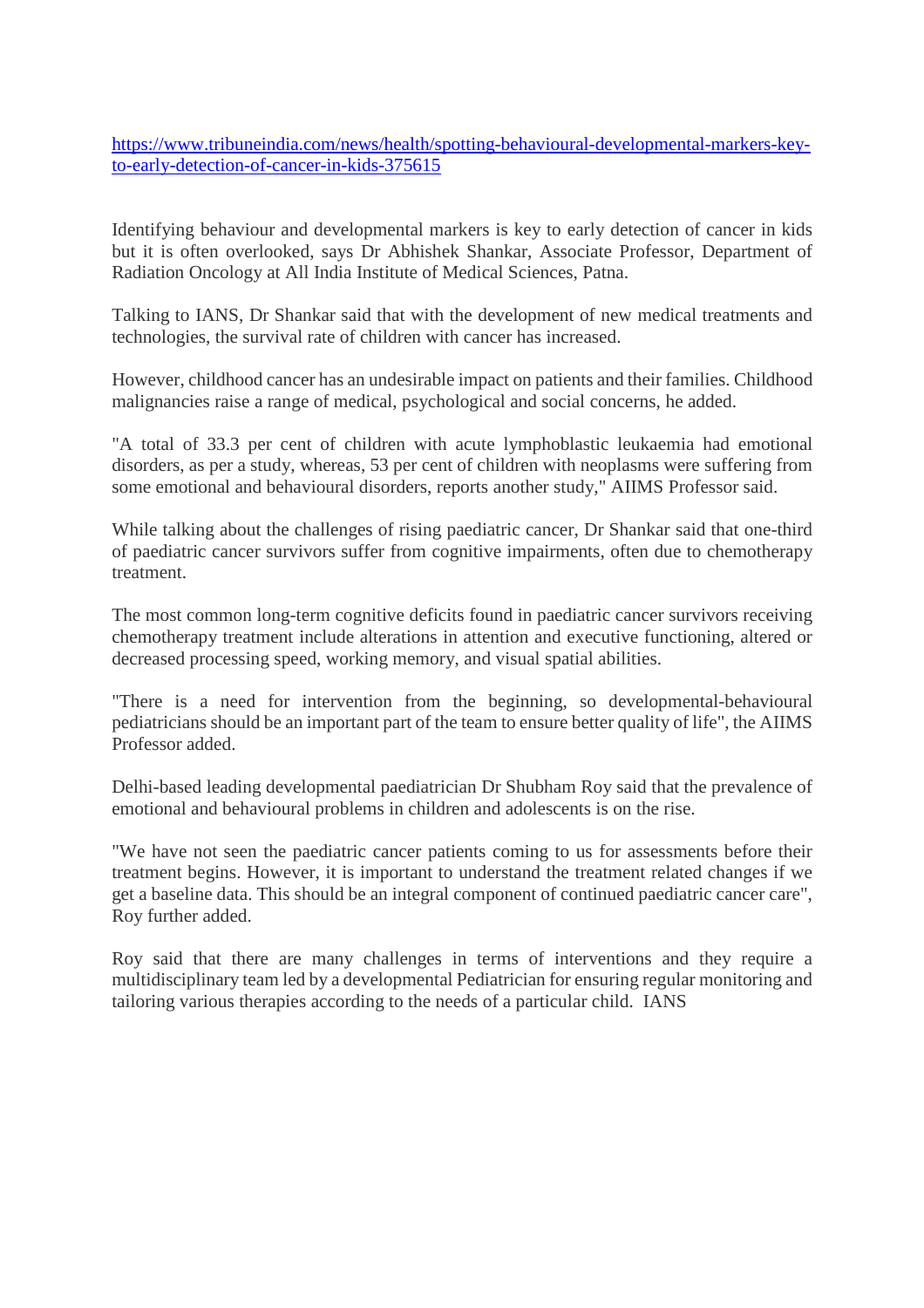# **lungs healthy post-Covid**

# **Experts bat for keeping lungs healthy post-Covid recovery (The Tribune: 20220307)**

https://www.tribuneindia.com/news/amritsar/experts-bat-for-keeping-lungs-healthy-postcovid-recovery-375505

Experts bat for keeping lungs healthy post-Covid recovery Photo for representational purpose only. - File photo

As a part of an initiative of providing advanced treatment to people across the country, Indraprastha Apollo Hospital conducted an event in city on Saturday.

Dr MS Kanwar, Senior Consultant and Advisor Department of Pulmonology addressed the complexities of lung diseases along with the advanced treatment modalities available in India.

He said, "The lung transplant is not just a surgery but a process starting with extensive prelung transplant work up and optimal stabilisation of the patients of end-stage lung diseases like IPF, COPD, emphysema, Covid fibrosis, pulmonary hypertension and many others".

It also involves lung and general rehabilitation, optimal oxygen therapy and positive pressure ventilation, ECMO etc, he said. "Lung transplant surgery is complex and so is the immediate and long term post-operative care," he added.

According to Dr Kanwar, the chief lung transplant surgeon in their programme has about 170 lung and heart-lung transplants to his credit.

"Patients should not let their guards down in terms of preventive health check-ups," he said.

### **IVF success rates**

**Covid mRNA vaccine doesn't affect IVF success rates: Study Study published in the peer-reviewed medical journal 'Fertility and Sterility' included a total of 400 patients, 200 vaccinated women and 200 agematched unvaccinated women (The Tribune: 20220307)**

https://www.tribuneindia.com/news/health/covid-mrna-vaccine-doesnt-affect-ivf-successrates-study-375366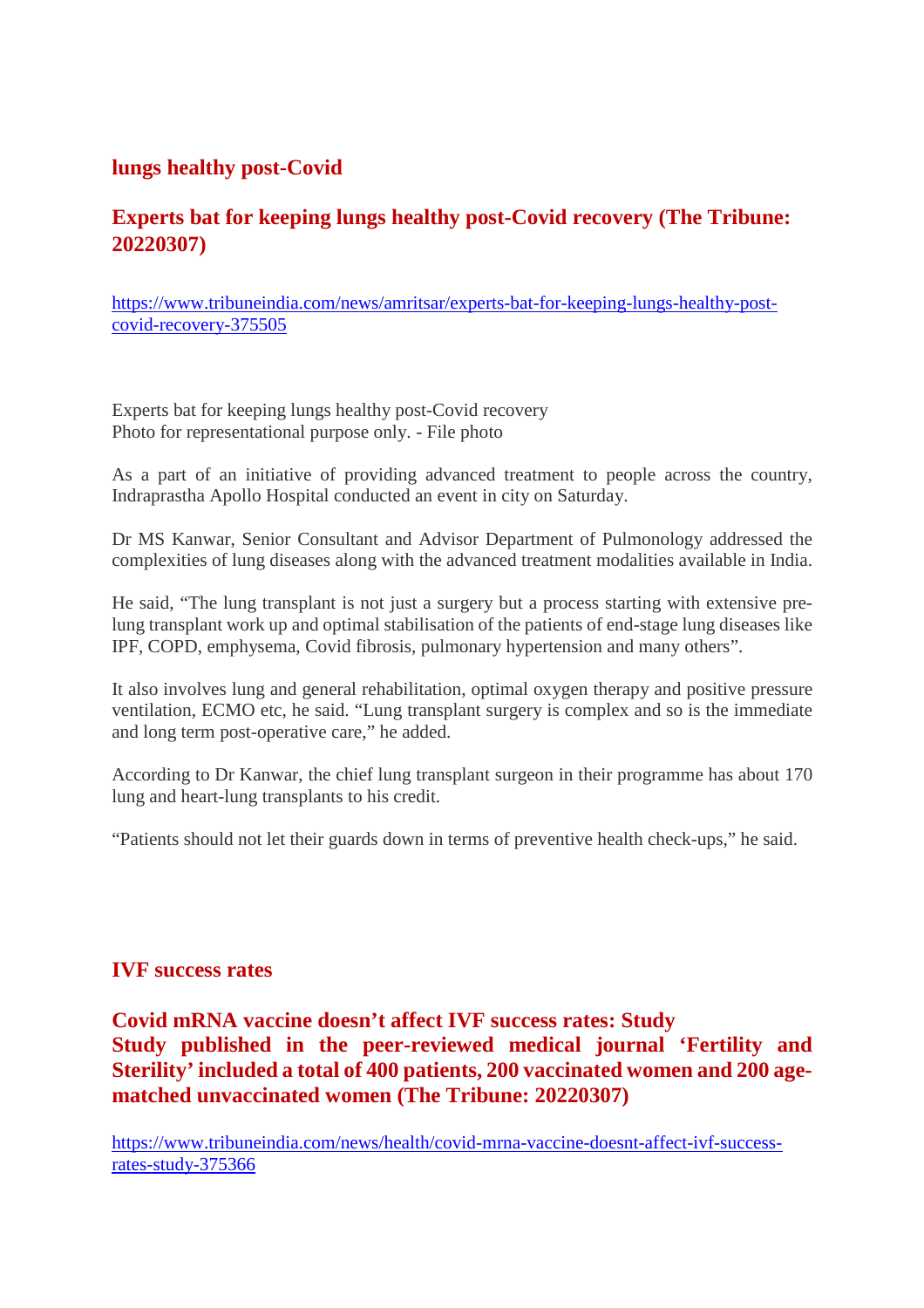Covid-19 mRNA vaccines do not affect the ovarian response or pregnancy rates in IVF (Invitro fertilisation) treatment, according to a study.

A team of researchers from the Tel Aviv University in Israel found that in patients undergoing IVF treatments, ovarian response and pregnancy rates were similar with those that were vaccinated with the mRNA Covid-19 vaccine prior to IVF treatment, as compared to unvaccinated women.

The study published in the peer-reviewed medical journal 'Fertility and Sterility' included a total of 400 patients, 200 vaccinated women and 200 age-matched unvaccinated women, undergoing IVF during January-April 2021.

The results showed no effect of Covid-19 mRNA vaccine on oocyte yield during hormonal stimulation or on pregnancy rates during IVF treatments.

The study did not support concerns that the vaccine might affect fertility treatment outcomes were not supported, said researchers.

"The theoretical concept of the supposed similarity between the SARS-CoV-2 spike protein and the syncytin protein that is speculated to take part in the fertilisation process and the formation of the placenta, has led to the assumption that the vaccine might induce an immune response which would affect implantation and pregnancy," said researchers, including Alon Kedem from the varsity's Shamir Medical Centre, in the study.

"Our results demonstrate similar oocyte yields and fertilisation rates among vaccinated and unvaccinated women," Kedem added.

The researchers said taking into account the potential harm of the infection itself on fertility, the already proven worse pregnancy outcomes among pregnant women with Covid-19 infection, and the higher risk of infection among unvaccinated pregnant women, it seems reasonable to reduce infection risk through vaccination.

"We recommend considering Covid-19 vaccination prior to commencing IVF treatments in order to reduce the risk of SARS-CoV-2 infection during pregnancy," Kedem said.

Preliminary reports on vaccine safety in pregnant women found similar miscarriage rates among vaccinated women as compared to historical data from the literature.

However, the results of this study "strengthen the notion that it is unlikely that the vaccine would generate a response that might interfere with placentation," researchers said.

Yet further studies are needed to evaluate the safety of the vaccine beyond the eighth week of pregnancy, the team said.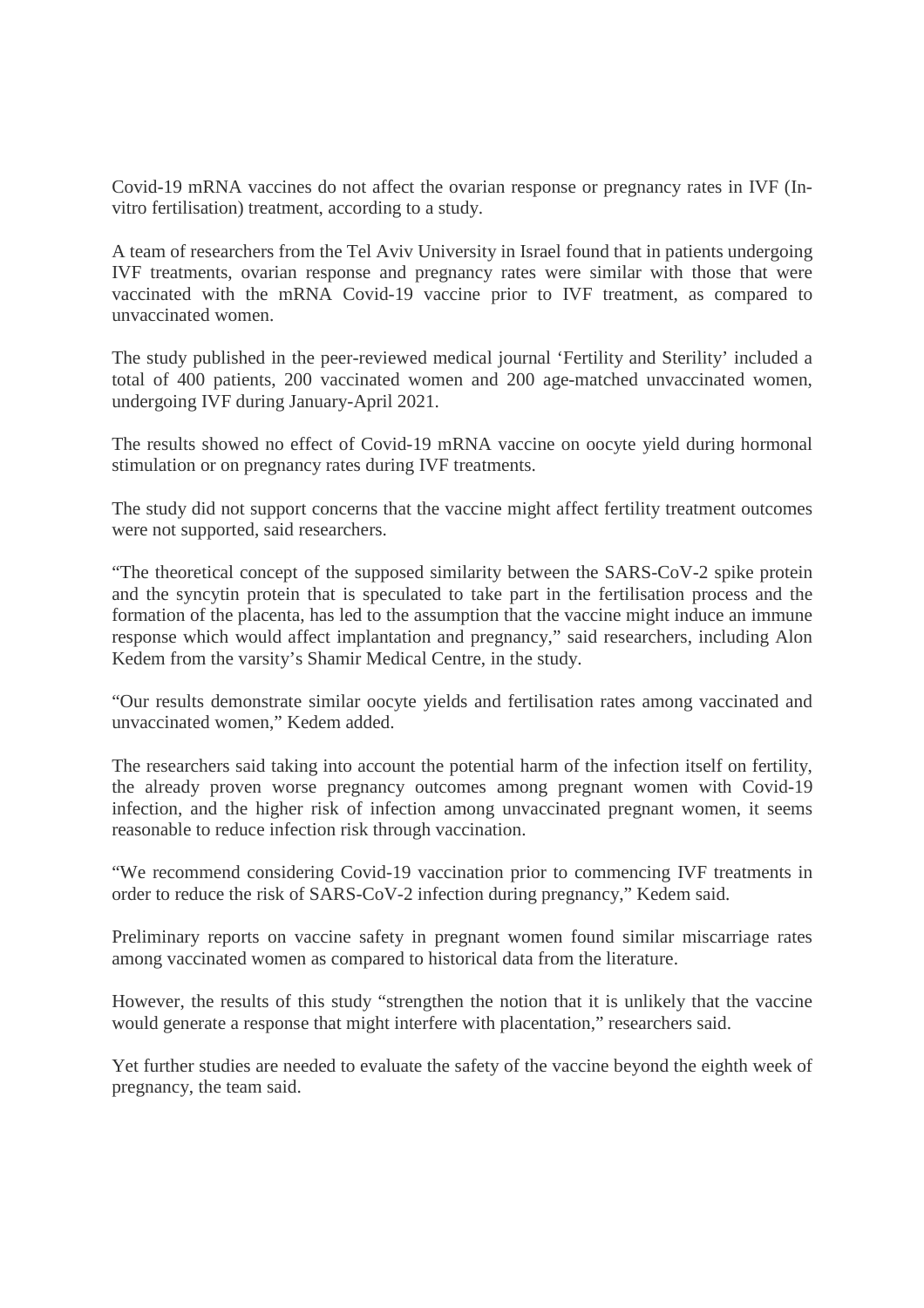### **15-week abortion**

# **Florida Republicans send 15-week abortion ban bill to governor Florida bill contains exceptions if the abortion is necessary to save a mother's life, prevent serious injury to the mother or if the foetus has a fatal abnormality (The Tribune: 20220307)**

https://www.tribuneindia.com/news/health/florida-republicans-send-15-week-abortion-banbill-to-governor-375061

Abortions after 15 weeks would be banned in Florida under a bill Republican senators sent to Governor. Ron DeSantis late Thursday, capping a bitter debate in the statehouse as a looming U.S. Supreme Court decision may limit abortion rights in America.

DeSantis, a Republican, has previously signalled his support for the proposal and is expected to sign it into law.

"I want abortion to be legal safe and accessible but I fear this bill moves us in the other direction, forcing women with means to travel out of state and those struggling economically to resort to potentially dangerous options," said Sen. Lori Berman, a Democrat.

The measure comes as Republicans across the country move to tighten access to the procedure after the U.S. Supreme Court signalled it would uphold a similar 15-week abortion ban in Mississippi and potentially overturn Roe v. Wade. A decision in that case is expected later this year.

The Florida bill contains exceptions if the abortion is necessary to save a mother's life, prevent serious injury to the mother or if the foetus has a fatal abnormality. The state currently allows abortions up to 24 weeks of pregnancy.

As the measure moved through the GOP-controlled statehouse, debates often grew emotional and revealing, with lawmakers recalling their own abortions and experiences with sexual assault.

This week, Sen. Lauren Book, a Democrat who turned the pain of being sexually abused by her nanny into a career of helping other survivors, tearfully revealed she was also drugged and raped by multiple men when she was a young teenager. She implored senators to allow exemptions for rape, incest or human trafficking.

"It's not ok to force someone who's been sexually assaulted and impregnated to carry that pregnancy to term if they don't want too, it's just not," Book said. "And if a woman or a girl needs more than 15 weeks to decide, we should be able to give that to her."

In a separate exchange from when the bill passed the GOP-controlled House last month, Republican Rep. Dana Trabulsy told lawmakers she previously had an abortion but has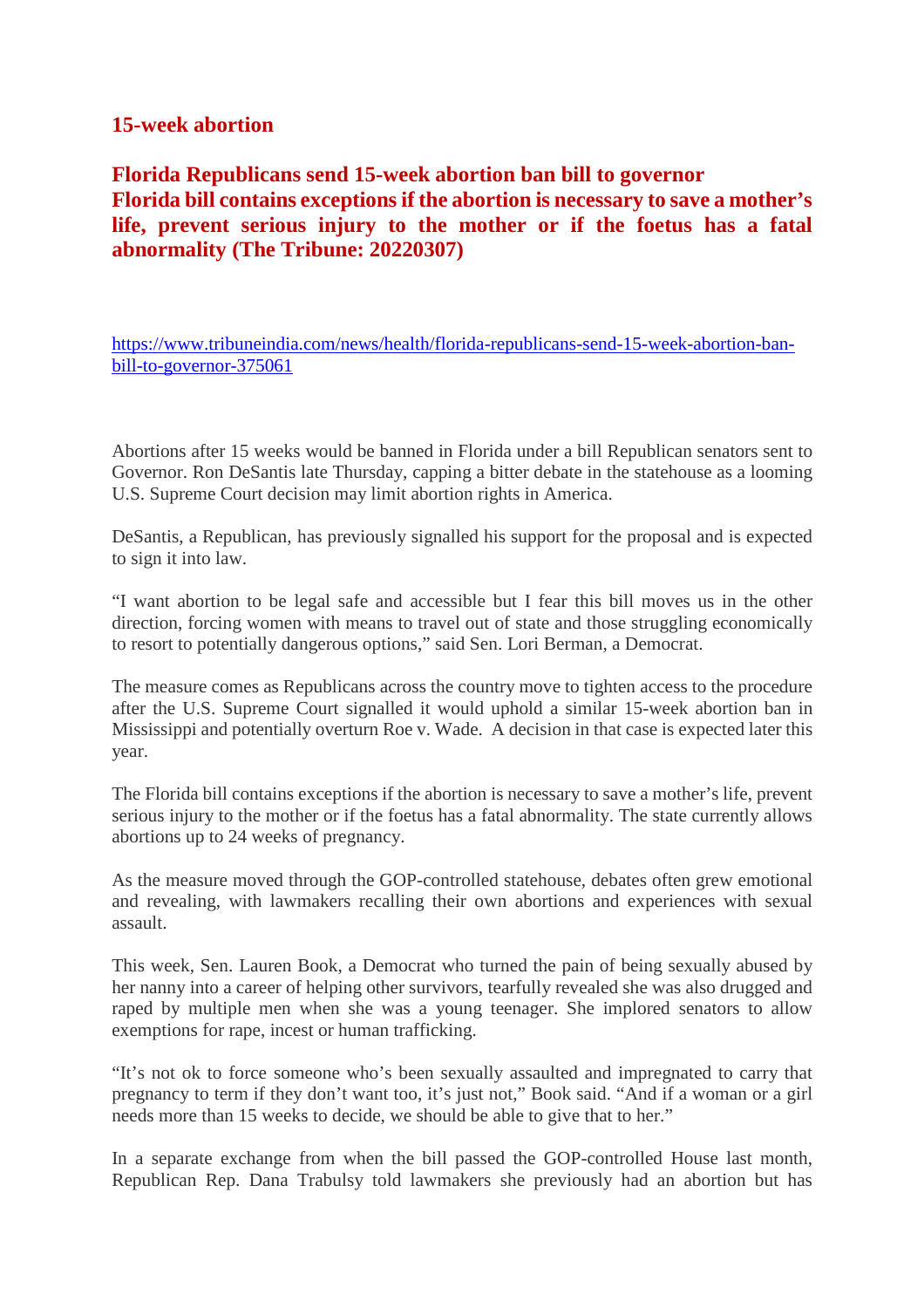"regretted it every day since." "This is the right to life and to give up life is unconscionable to me," she said.

Republicans have often said the bill is reasonable because it is not a total ban on the procedure and still gives women enough time to consider whether to get an abortion, even in cases of rape, incest or trafficking.

"The only thing that we're asking in this bill is that whatever decision you make, you do it before the 15 weeks," said Republican Sen. Ileana Garcia.

GOP lawmakers in West Virginia and Arizona have also introduced similar 15-week abortion bans similar to the Mississippi law under review by the Supreme Court. Republicans in other states have modeled legislation after a law in Texas which effectively banned abortions after six weeks.

Before the vote Thursday, White House officials hosted a roundtable discussion with abortion rights advocacy groups and Democratic state lawmakers about the Florida bill as well as Republican restrictions in other states. In a statement about the meeting, the White House said "In the face of these challenges, administration officials reiterated the administration's commitment to exploring every option to protect reproductive health care." AP

### **4th wave of COVID-19**

# **IIT Kanpur study on 4th wave of COVID-19 needs to be examined: Govt The government looks at these estimates with due respect because these are scientific works produced by eminent people," Paul said(The Tribune: 20220307)**

https://www.tribuneindia.com/news/nation/iit-kanpur-study-on-4th-wave-of-covid-19-needsto-be-examined-govt-374805

With an IIT-Kanpur study predicting a fourth wave of COVID-19 in July this year, the government on Thursday said it looks at such studies with due respect but it is yet to examine whether this particular report has a scientific worth or not.

Addressing a press conference here, NITI Aayog Member (Health) V K Paul said that the IIT Kanpur study is a "valuable input" produced by eminent people.

"...it has been our endeavour to look at science of the pandemic, its epidemiology, trend and virology. All projections are based on data and assumptions and we have seen divergent estimates from time to time. They are sometimes so divergent that decisions based on just a set of projections will be very unsafe for the society. The government looks at these estimates with due respect because these are scientific works produced by eminent people," Paul said.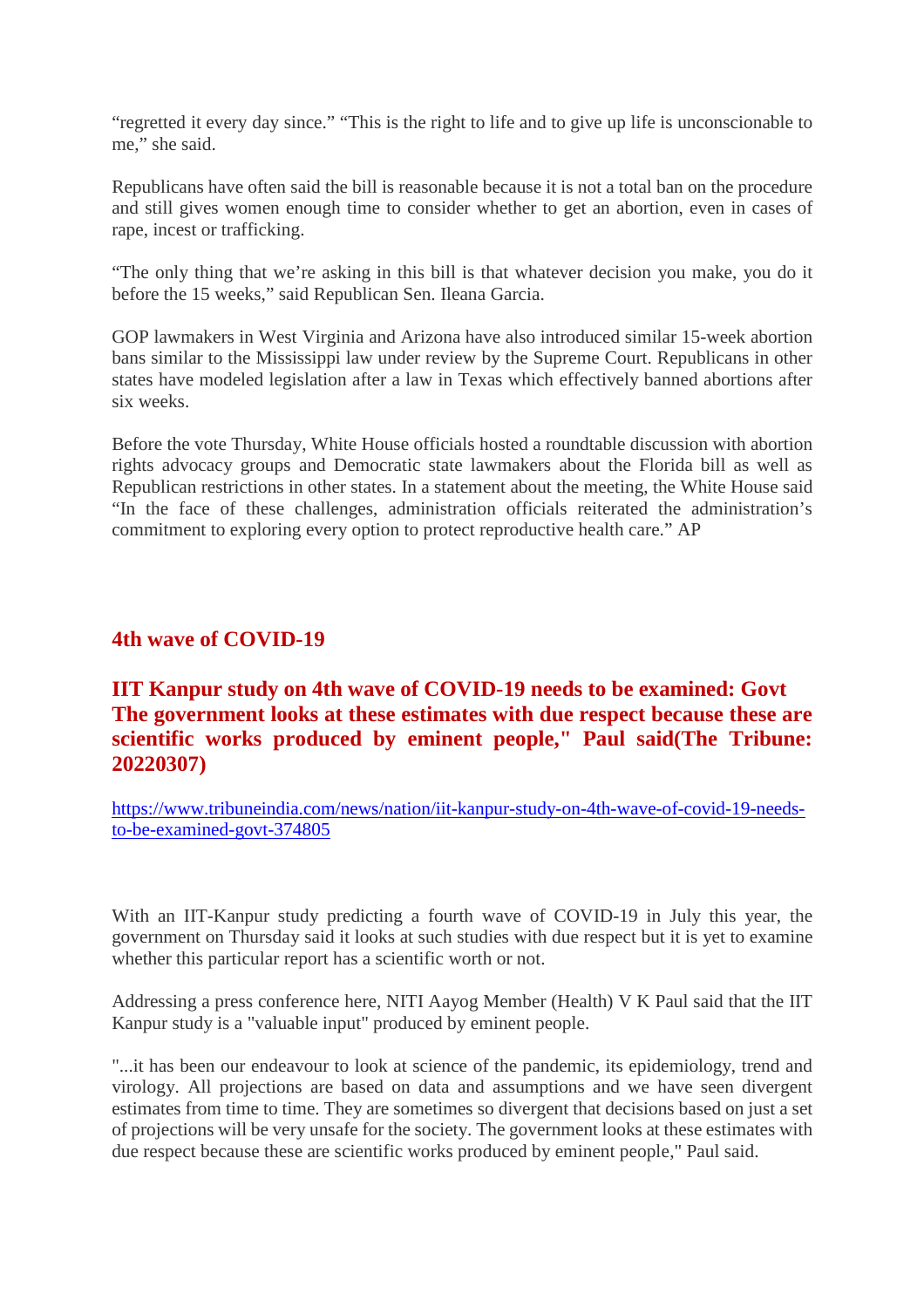He said the government's approach is to be completely prepared for the unpredictable virus but whether the IIT study has a scientific worth or not is yet to be examined.

"We saw the news item and found out that this project is carried out by a group in a particular institution. We would like to see it published in a peer reviewed journal. We should be carefully watching the assumption that has been used. Only on a single estimate or projection, one is not taking any decision of significance. We value it as an input. Whether it has a scientific worth and mathematical underpinning will be examined," Paul said.

"Our approach is to be absolutely prepared for this unpredictable virus and at the same time carry on with our work and activities in a responsible way. We are sharing on a regular basis with you our understanding and the dynamics of the pandemic and how the nation is responding to it," he added.

A modelling study by researchers at the Indian Institute of Technology-Kanpur suggested that the fourth wave of the COVID-19 pandemic in India may start around June 22 and peak from mid to late August.

The yet-to-be peer-reviewed study, recently posted on the preprint repository MedRxiv, used a statistical model to make the prediction, finding that the possible new wave will last for four months.

The study led by Sabara Parshad Rajeshbhai, Subhra Sankar Dhar, and Shalabh of IIT Kanpur's Department of Mathematics and Statistics shows that the severity of the fourth wave will depend on the emergence of a possible new coronavirus variant, and vaccination status across the country.

### **WHO's standards**

# **93% Indians live in areas with air quality below WHO's standards: Study The report revealed that life expectancy in India, as a result, has been shortened by about 1.5 years (The Tribune: 20220307)**

A whopping 93 per cent of Indians live in areas where air pollution levels exceed WHO standards, according to a global report.

The report revealed that life expectancy in India, as a result, has been shortened by about 1.5 years.

The findings by Health Effects Institute (HEI) in Washington, US, is part of its annual State of Global Air annual analysis for 2020.

The study showed that with an average annual population-weighted PM2.5 of 83 microgram/ cubic metre (mg/cu) in 2019, as many as 9,79,700 deaths in India can be attributed to PM 2.5.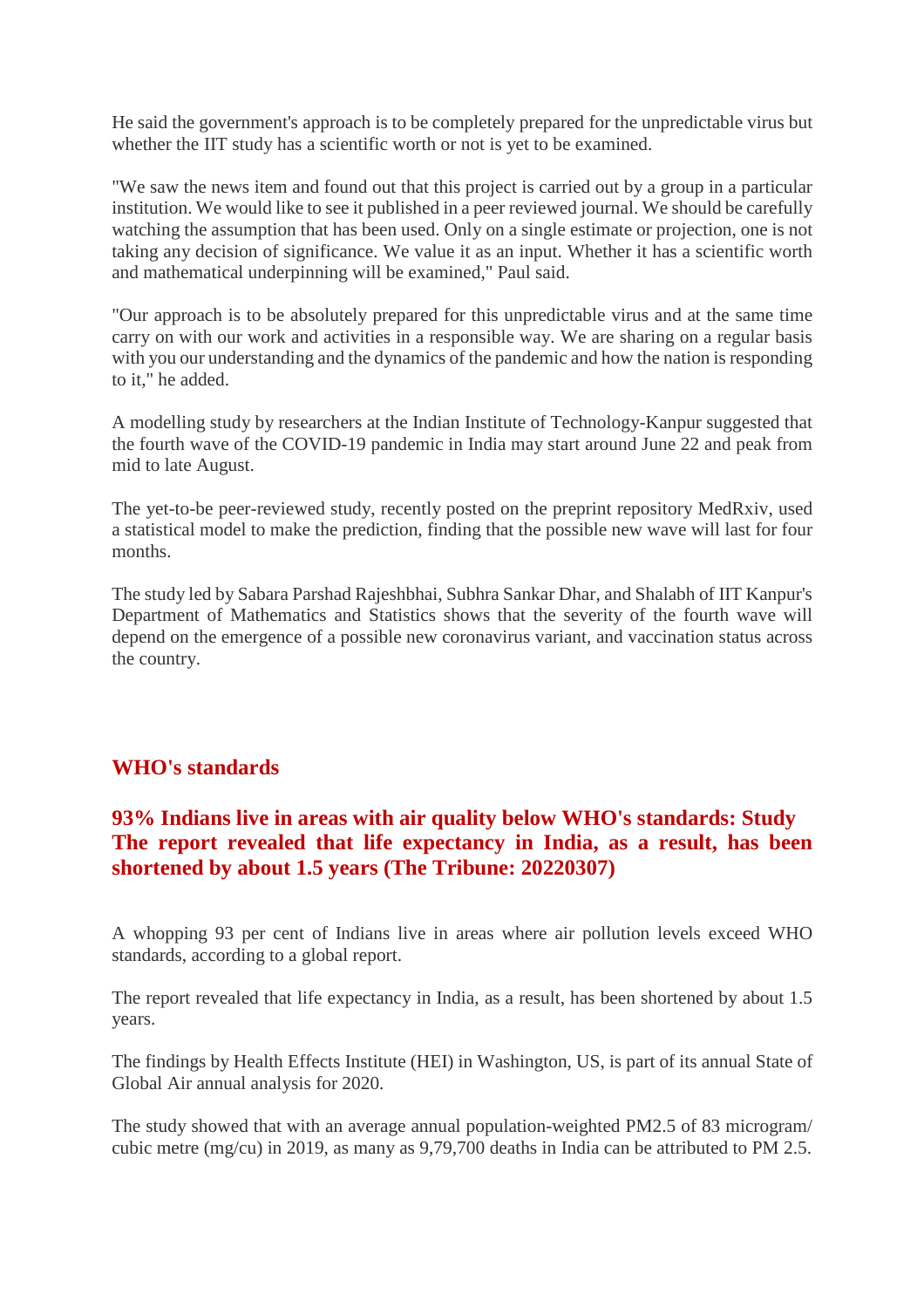It showed that almost 100 per cent of the world's population lived in areas where the PM2.5 levels exceeded WHO recommendations - which is average annual PM2.5 exposure levels of 5 mg/cu.

On average, more than 40 per cent of the world's population lives in areas where ozone levels exceeded the least stringent WHO interim target in 2019.

Globally, India ranks ninth highest population exposure to ozone (98 per cent), following countries like Congo, Ethiopia, Germany, Bangladesh, Nigeria, Pakistan, Iran and Turkey taking the top eight positions and China ranking 10th.

"Air pollution is a leading risk factor for deaths and disability around the world; in 2019 alone, exposure to air pollution was linked to 6.7 million deaths," the authors wrote in the study.

The large exposure to PM2.5 has also reduced life expectancy for countries and regions -- Egypt (2.11 years), Saudi Arabia (1.91 years), India (1.51 years) China (1.32 years) and Pakistan (1.31 years).

The lowest impacts of pollution on longevity is in Norway, Sweden, Australia, and New Zealand.

"We estimate that the average human life is shortened by approximately 1.8 years due to the combined effect of ambient (outdoor) ozone pollution and fine particulate matter pollution (PM2.5) in ambient air and in households from cooking with wood and other solid fuels," the researchers said.

The combined impacts of these pollutant exposures are especially high in the world's lowest income countries (typically shortening a life by two to three years).A These impacts on human life expectancy are quite large in comparison to other major diseases and threats to human health.

The findings also showed that improvements in global air quality could lead to longer and healthier lives in many regions of the world. IANS

### **Doctor density in India 5 per 10,000**

### **Doctor density in India 5 per 10,000 WHO norm: 44.5 per 10k persons (The Tribune: 20220307)**

https://www.tribuneindia.com/news/nation/doctor-density-in-country-5-per-10-000-374845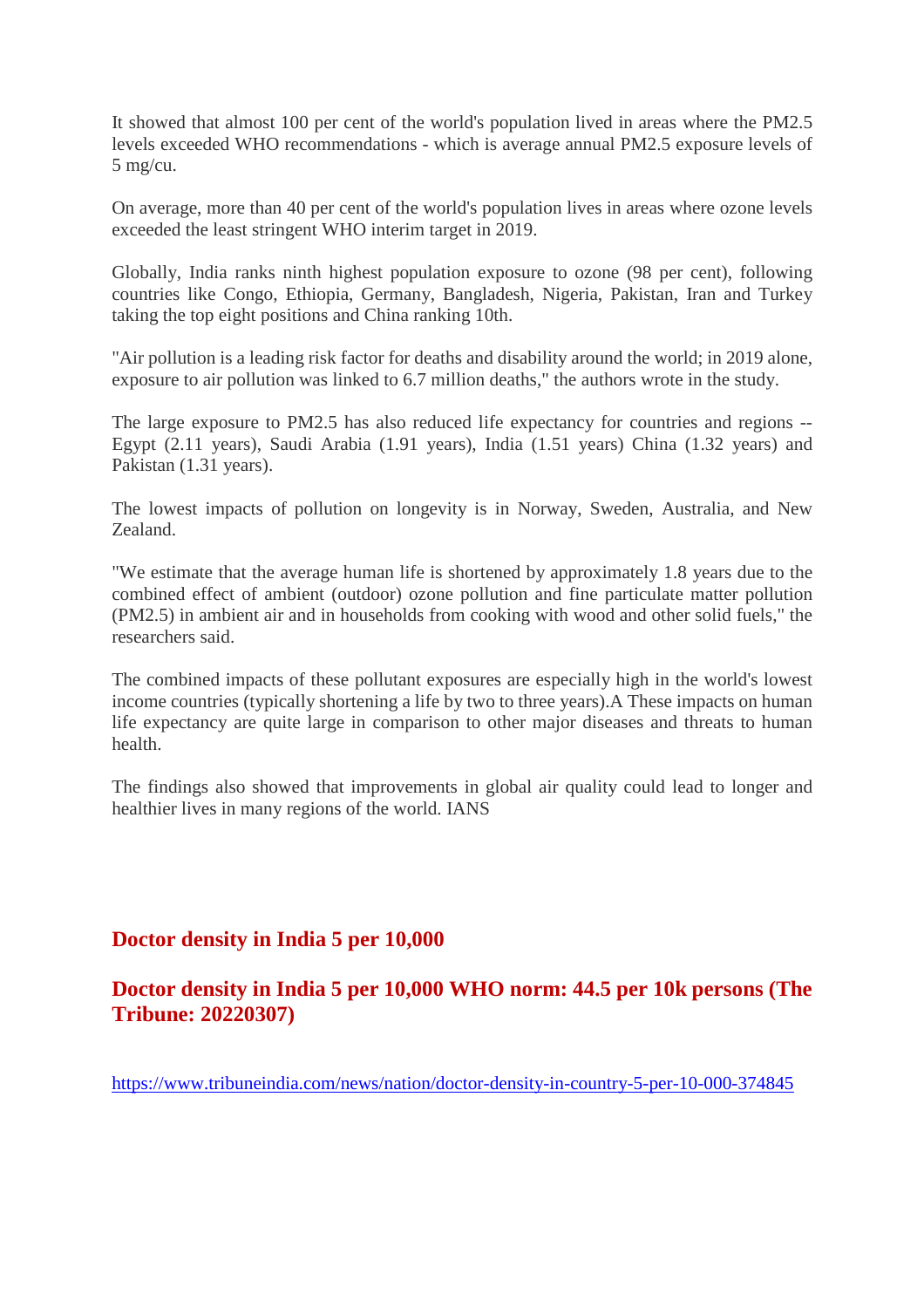Low public investment in medical education and human resources stands at the root of international migration of MBBS aspirants, as reflected in the Ukraine crisis. A study on active human resources in health reveals a density of only 6.1 doctors per 10,000 persons, which further drops to 5 when accounted for adequate medical qualification.

Also read: Low NEET cut-off behind costly MBBS

Nurse density is similarly low at 10.6 per 10,000 and lower at 6 when factored for proper qualification. The above stock density of health human resources is shockingly low compared to the WHO norm of 44.5 per 10,000 persons.

WHO norm: 44.5 per 10k persons

India needs to raise investment in human resources for increasing the number of active health workers

All district hospitals should be upgraded to medical colleges with enhanced seats

Qualified health professionals should be encouraged to join the labour markets

The study led by Anup Karan of the Indian Institute of Public Health examined two government databases—National Health Workforce Account (overall registry of doctors, nurses etc.) and that from National Sample Survey Office (which assesses active workforce). "The study estimated (from NHWA) a total stock of 5.76 million health workers, including allopathic doctors (1.16 million), nurses/midwives (2.34 million), pharmacists (1.20 million), dentists (0.27 million), and traditional medical practitioners (AYUSH, 0.79 million).

"However, the estimated active workforce size (NSSO) is much lower (3.12 million) with allopathic doctors and nurses/midwives estimated around 0.80 million and 1.40 million, respectively. Stock density of doctors and nurses/midwives stands at 8.8 and 17.7, respectively, per 10,000 persons, as per the NHWA.

"But active health workers' density (NSSO) of doctors and nurses/midwives is estimated at 6.1 and 10.6, respectively. The numbers drop to 5.0 and 6.0, respectively, after accounting for adequate qualification. These estimates are well below the WHO threshold of 44.5 doctors, nurses and midwives per 10,000 population," the findings say.

"India needs to invest in human resources for increasing the number of active health workers and improve the skill-mix that requires investment in professional colleges and technical education. It also needs to encourage qualified health professionals to join the labour markets through additional training and skill building for those already working, but inadequately qualified,"Anup Karan notes.

K Srinath Reddy, former President of the National Board of Education, which conducts the Foreign Medical Graduates Exam, said poor investment in medical education was at the core of the current crisis reflected in Ukraine. The immediate solution, Reddy said, was to upgrade all district hospitals into medical colleges with enhanced seats, something he recommended as chair of the Planning Commission's high-level working group on health in 2011.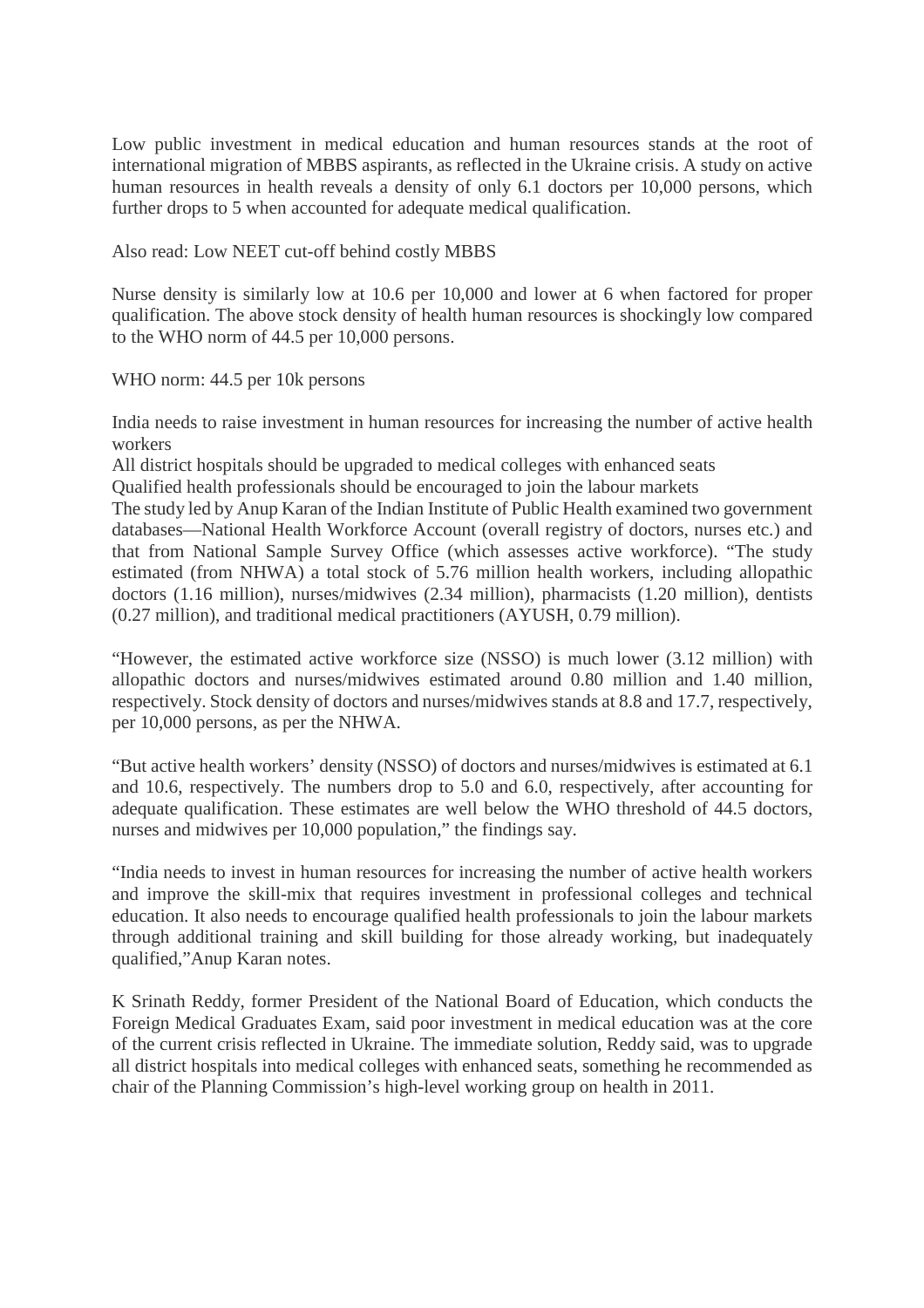### **Healthy foods**

# **Healthy foods to consume when fasting, according to Ayurveda Ayurvedic expert Dr Dixa Bhavsar took to Instagram to share the benefits of fasting and recommended a few healthy foods (The ndian Express: 20220307)**

https://indianexpress.com/article/lifestyle/food-wine/healthy-foods-fasting-ayurveda-7803689/

healthy-fasting-foods-1200Nuts are a healthy option to snack on during fasts. (Source: Representative photo/Pexels)

Fasting refers to deliberately stopping eating, either completely or sporadically, for a specific period of time. It usually lasts from 12 to 24 hours and there are various types of it, such as intermittent fasts, water fasts, fruit fasts etc.

Said to improve overall gut health and detoxify the body, Ayurveda highly recommends fasting for those who are able to do it. As such, Ayurvedic expert Dr Dixa Bhavsar took to Instagram to share the benefits of fasting, recommending a few healthy foods that you can eat during it.

Subscribe Now: Get Express Premium to access the best Election reporting and analysis

"Fasting does wonders to your physical as well as mental health. It helps you with many health disorders, from PCOS, obesity, high cholesterol, liver disorders etc.," she captioned the post.

Sharing her personal experiences while fasting, Dr Bhavsar mentioned that she had found relief on an "emotional and spiritual level".

What's the best way to fast?

The expert noted that different types of fasts will work differently from person to person. "Practise what works for you. In order to know which one suits you, you need to give it a try."

What are different kinds of fasts?

\*Dry fast (no food- no water) \*Fasting on water \*Fasting on fruits \*Fasting on liquids (herbal drinks) \*Fasting from grains \*Fasting from sugar and salt \*Fasting from social media \*Fasting from negativity \*IF (intermittent fasting) \*Circadian rhythm fasting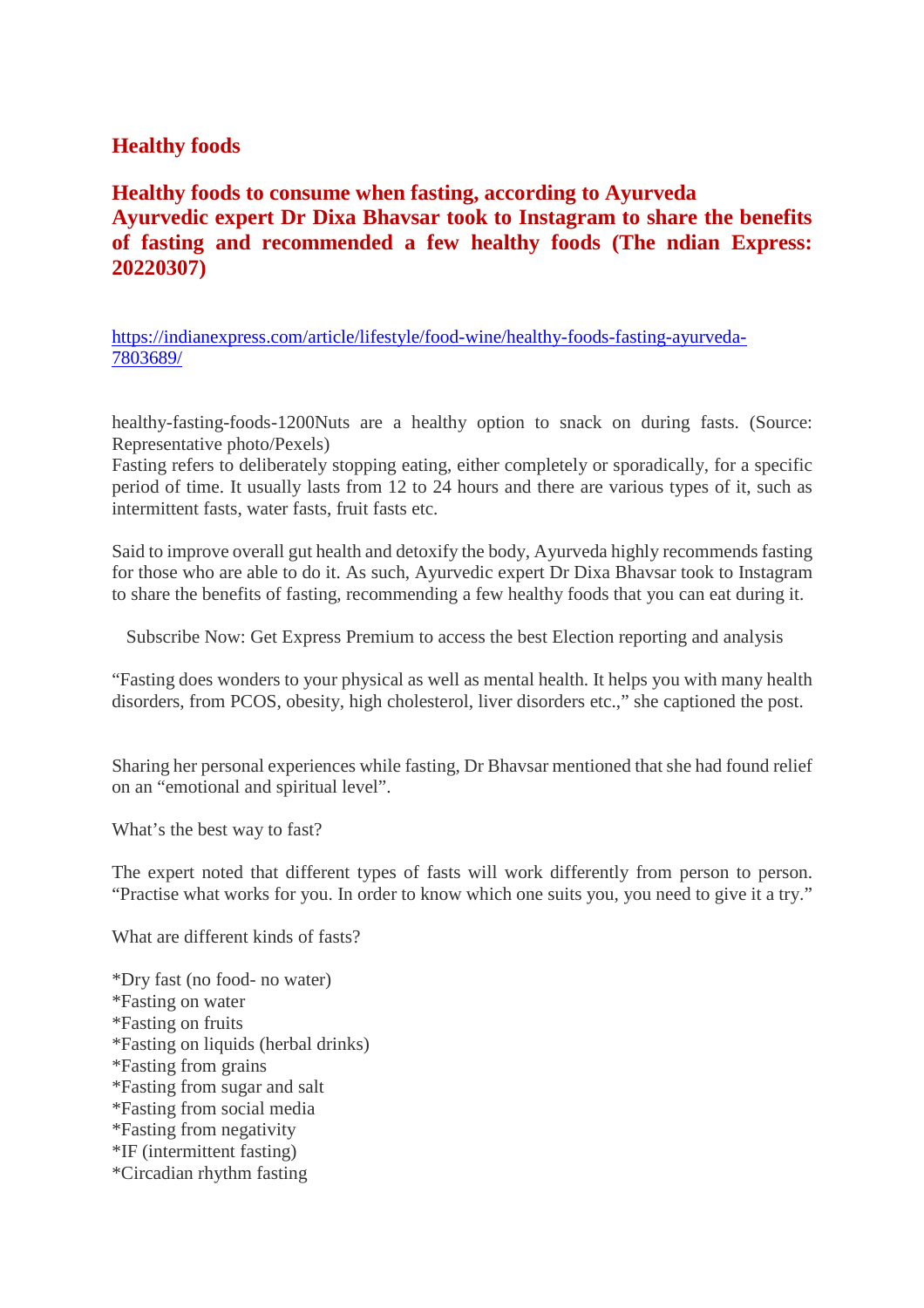\*CIF (Circadian Intermittent fasting)

IN PREMIUM NOW |The 5:2 diet: A popular way of intermittent fasting to lose weight A few Ayurveda-approved healthy foods recommended during fasting are as follows:

# **Mental health**

# **Ukraine crisis: Mental health experts on how to talk to children about war and conflict**

**How can you address their confusions and questions with an open and honest discussion? Why is it important? Should you broach it at all? (The ndian Express: 20220307)**

https://indianexpress.com/article/lifestyle/life-style/mental-health-experts-on-how-to-talk-tochildren-about-war-and-conflict-7797844/

children mental health, war, russian invasionMental health experts weigh in on how to talk to children about war and conflict. (Photo: Pexels)

As the Russian invasion of Ukraine advances, the news and visuals of human suffering and destruction are distressing and anxiety-inducing for every individual. And while as adults we often have better tools to deal with the nervousness and uncertainty about the future, children often don't, especially those who are in their middle childhood (age 5-12 years). How can you address their confusions and questions with an open and honest discussion?

Subscribe Now: Get Express Premium to access the best Election reporting and analysis

Should you talk about it?

Dr Samir Parikh, director, Mental Health and Behavioral Sciences, Fortis healthcare says the key is to understand "whenever a child is exposed to anything in media, some conversation around that needs to happen, because if the parents don't help the children understand and assimilate that information, it will be left to the child's own interpretation and they can be at risk of misunderstanding, developing emotional reactions, and having behavioral changes. Right now, the war is something that is covered so much around them; it is important to sensitively explain to them what is actually happening based on their age group and understanding."

Younger children may not distinguish between images on screen and their own personal reality and may, hence, believe they're in immediate danger, even if the conflict is happening far away, reminds Dr Abhijit Bagde, consultant pediatrician and lead pediatric intensivist, Apollo Hospitals, Navi Mumbai. It is still important to have the conversation to explain to children there are people in the world who might do harmful things that impact others. "Children should not live in a bubble. They should know there are unfavourable events that happen everywhere," says Dr Valli Kiran, consultant psychiatrist, SPARSH Hospital.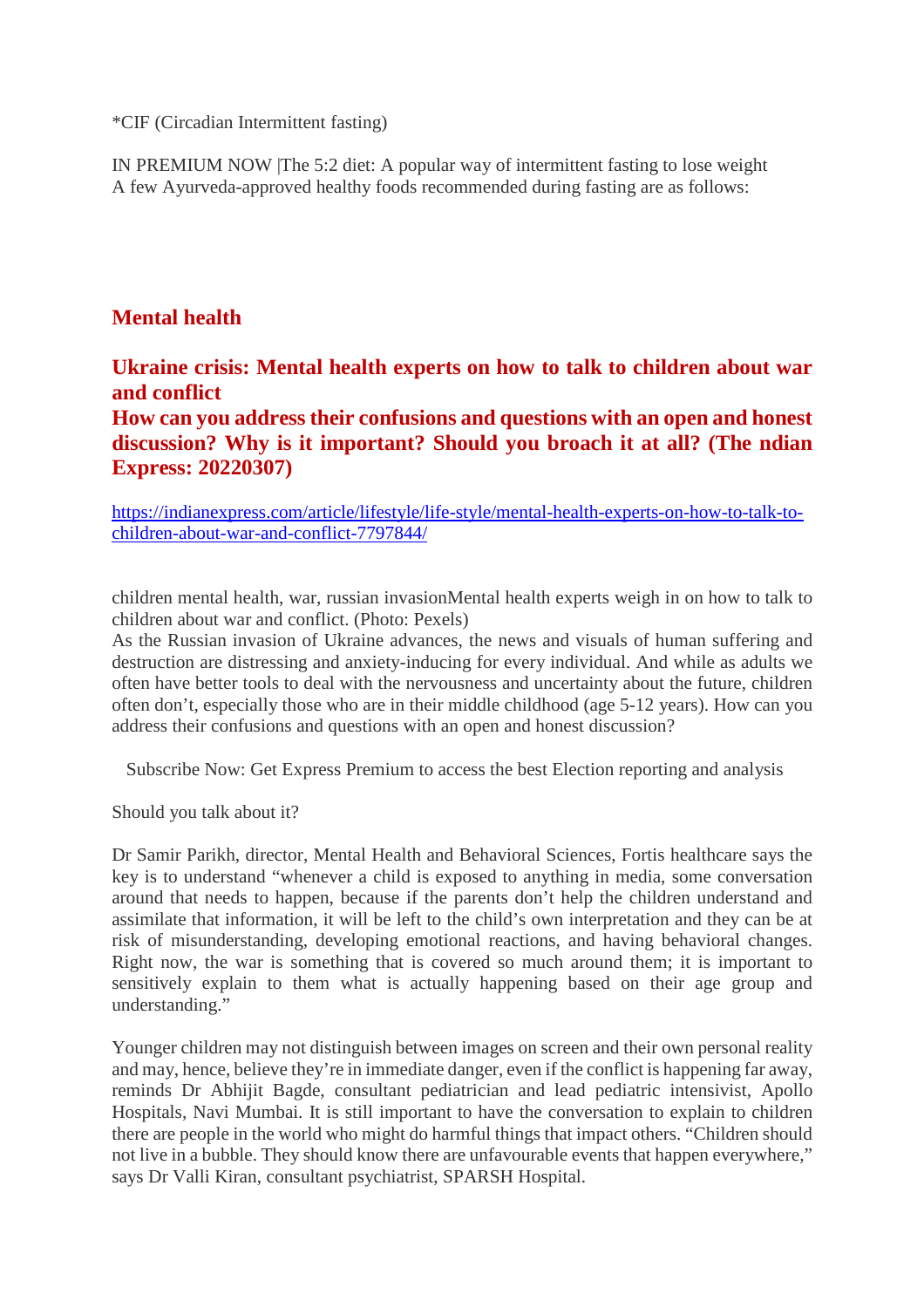ALSO READ |Pet lovers' dilemma amid Russia-Ukraine war: 'Can't leave them behind, no matter what happens' How should you go about it

The focus of parents and teachers, when they talk to children, should be on the learning component: how it is bad, how is it harmful, why it should be avoided, why finding peace without fighting is important, notes Dr Parikh. For some parents, it might be hard to broach the conversation if the child isn't vocally expressing their anxiety. In such a case, Dr Bagde suggests to "find out what they know and how they feel, what the source of the information was". "Once the child starts expressing the thoughts, this can reduce their anxiety about it. Initially, some children may find difficulty in articulating right words. However, listening to the child's mind, having patience and validating the feelings are important initial steps."

For kids in the age group 6-12, it is difficult to understand the realistic picture of war. "One can try to simplify it and explain it to them based on the amount of interest and ability to absorb information. If they are showing that ability, one can share the information bit by bit without overwhelming them with details," advises Dr Kiran.

To this Dr Parikh adds: "Make sure their routines are normal, use play and creative ways like reading and writing to express. Also, pick teaching moments when they are seeing something, provide open-ended spaces for them to talk."

ALSO READ |Young people and mental health: What we can be done to enhance well-being Check your emotions

In most instances, young children often react to their parents' distress. The sight of a disturbed/anxious/angry parent can be a disturbing thing for the child. "It's important to monitor your own emotions when you're talking about war," reminds Dr Bagde, adding that "the parent must use appropriate words, tone and timing so as to provide some facts and some explanations without going into too many details. The parent's reassuring words are very crucial for child's temperament."

How to field questions

How much to discuss and what to discuss when it comes to war and death depends on the age and development of the child. Once the dialogue starts, it is likely the child may ask some difficult questions. "For some questions, parents can always use phrases like 'I don't know', 'let me read and get back to you later'," says Dr Bagde. He adds that it's okay for parents to not know or explain everything. One can also use historic examples and stories as references.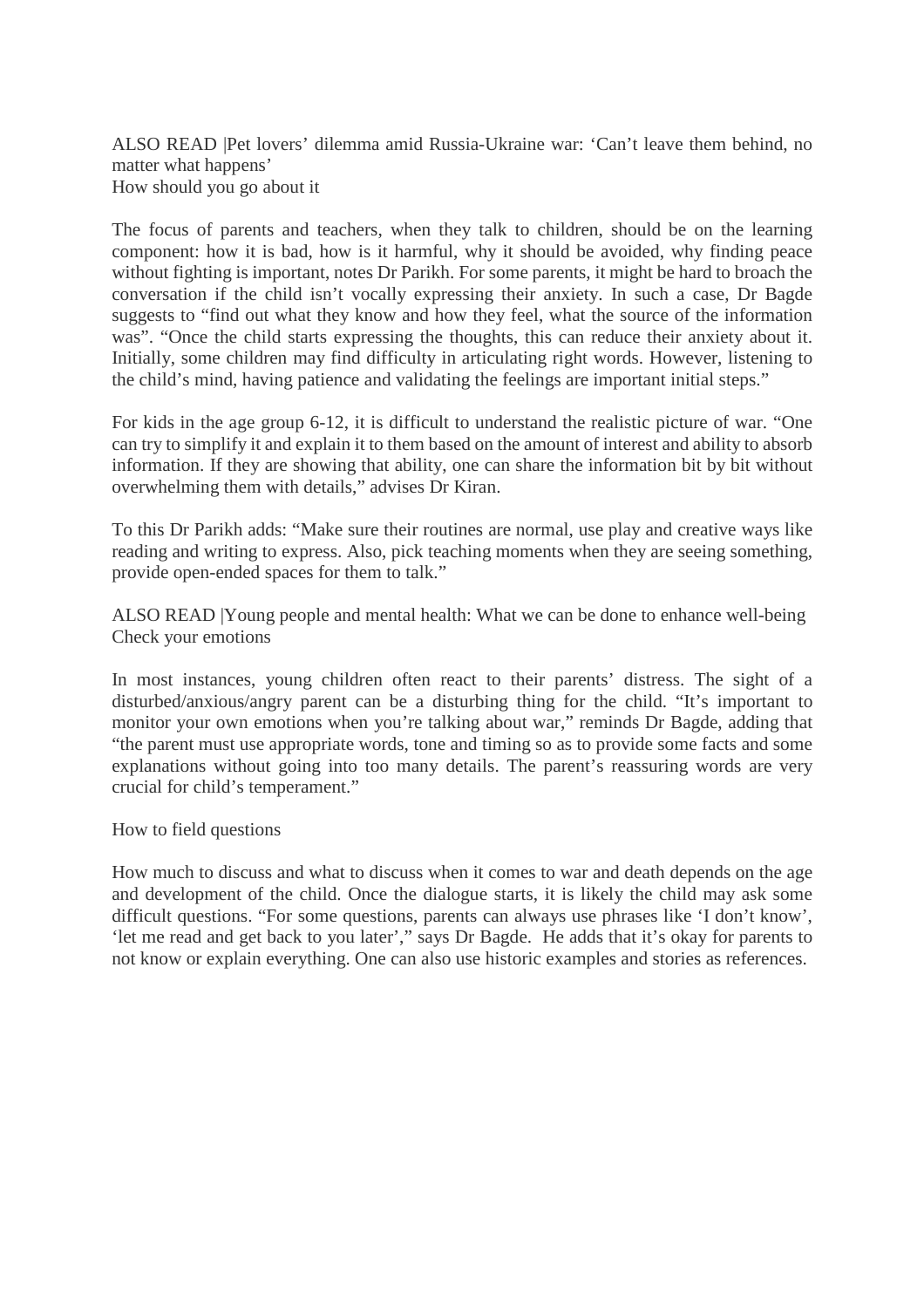# **Varients**

### **Variants do not always evolve to become less virulent (The Hindu:20220307)**

https://www.thehindu.com/sci-tech/science/variants-do-not-always-evolve-to-become-lessvirulent/article65192822.ece

Improving fitness: The only way the next variant can become even more transmissible than the Omicron variant is by exhibiting a far higher ability to evade neutralising antibodies. Improving fitness: The only way the next variant can become even more transmissible than the Omicron variant is by exhibiting a far higher ability to evade neutralising antibodies. | Photo Credit: Getty Images

Since transmission begins before symptoms set in and the disease becomes severe, its characteristic is decoupled from disease

In early February, World Health Organization technical lead on Covid-19, Dr Maria Van Kerkhove, cautioned that the pandemic is far from over and new variants will emerge and such variants could be more transmissible than the Omicron BA.2 variant. "The next variant of concern will be more fit, and what we mean by that is it will be more transmissible because it will have to overtake what is currently circulating. The big question is whether or not future variants will be more or less severe," Dr Van Kerkhove said.

### Evading antibodies

The only way the next variant can become even more transmissible than the Omicron variant is by exhibiting a far higher ability to evade neutralising antibodies. This would mean that full vaccinations (two doses) will be even less effective in preventing breakthrough infections. But so far, fully vaccinated people have been found to be less likely to suffer from severe disease requiring hospitalisation and even death. That is because it is the T cells and B cells that come into play to reduce the severity of the disease. "The memory T cells are extremely unlikely to prevent SARS-CoV-2 infections. That is just not what T cells generally do. They may reduce COVID-19 disease severity and prevent deaths," Dr. Shane Crotty from La Jolla Institute for Immunology, La Jolla, California, had earlier told The Hindu.

"The variants are a wild card. We still don't know everything about this virus, we still don't know everything about the variants and the future trajectory of that," Dr. Van Kherkhove added.

### Virulence unpredictable

While the next variant has to necessarily be more infectious than the Omicron variant, whether the variant will be more or less severe cannot be said with certainty. But it is important to remember that right from the very early stage of the pandemic, it became clear that transmission or virus spread begins even before symptoms can show up. That is what makes SARS-CoV-2 very different from the 2002 SARS virus and MERS virus. Since transmission begins even before symptoms set in and well before the disease becomes severe, the transmission characteristic is decoupled from disease. As a result, the natural evolution process selects variants not based on how they cause disease but how they can escape neutralising antibodies.

"Almost all [SARS-CoV-2] transmission happens while people have no or few symptoms, there is no particular reason for severity to play a role in evolutionary selection. NERVTAG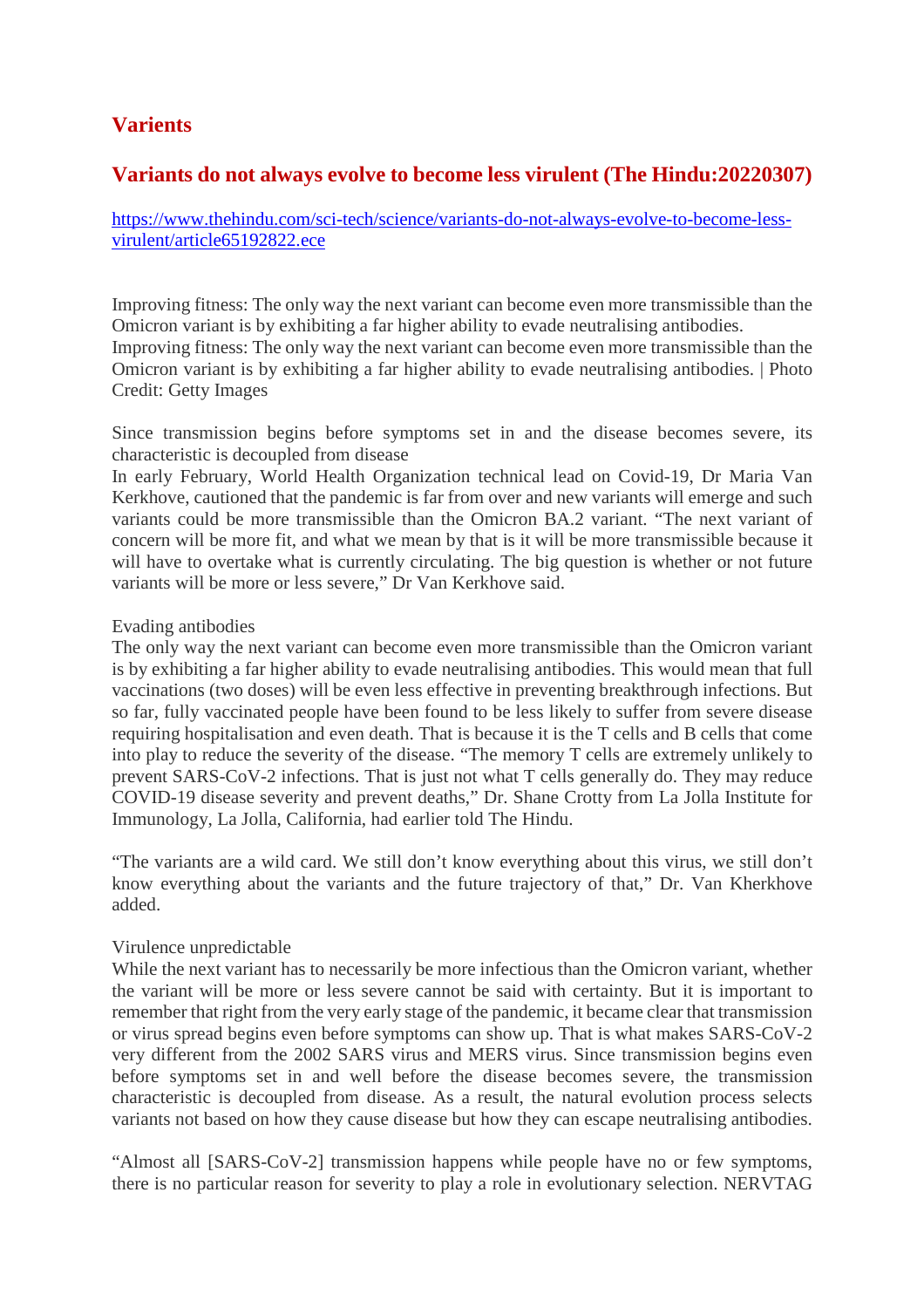[The New and Emerging Respiratory Virus Threats Advisory Group] thinks Omicron's mildness is likely pure chance and the next one is likely to be more severe again," Dr William P. Hanage from Harvard T.H. Chan School of Public Health, Boston, tweeted.

### Immune escape

The virus was novel and none in the world had any immunity in the beginning of the pandemic. But with millions being infected by the virus and millions being fully vaccinated, and some with a combination of natural infection and vaccination, the next variant has to necessarily exhibit higher immune escape to cause infection. This is the reason that the next variant will exhibit more immune escape than the Omicron variant.

Even though the Omicron variant caused a large number of infections in virus-naïve people and in those who have been previously infected and vaccinated, at the population level, disease severity has been far less severe compared with the Delta variant. But lower disease severity was seen more in people who have pre-existing immunity either from vaccination or previous infection.

Two studies that tried to document the intrinsic disease severity of the Omicron variant compared it with the Delta variant. The studies found that the Omicron variant is about 75% as likely to cause severe disease or death as the delta variant. In a study posted as a preprint in medRxiv on January 12, this year, the authors conclude: "In the Omicron-driven wave, severe COVID-19 outcomes were reduced mostly due to protection conferred by prior infection and/or vaccination, but intrinsically reduced virulence may account for an approximately 25% reduced risk of severe hospitalization or death compared to Delta."

Intrinsic severity

In the second study, a report by the Imperial College COVID-19 response team found 69% reduction in hospitalisation risk in people who have been reinfected compared with primary cases.

"This meaningful but fairly small difference implies that Omicron, Alpha, and wild-type SARS-CoV-2 have similar intrinsic severity," Dr Roby P. Bhattacharyya from Massachusetts General Hospital, Boston and Dr William P. Hanage from Harvard T.H. Chan School of Public Health, Boston write in The New England Journal of Medicine.

"Viruses don't inevitably evolve toward being less virulent; evolution simply selects those that excel at multiplying. In the case of COVID-19, in which the vast majority of transmission occurs before disease becomes severe, reduced severity may not be directly selected for at all," Dr. Bhattacharyya and Dr. Hanage write. "Indeed, previous SARS-CoV-2 variants with enhanced transmissibility (e.g., Alpha and Delta) appear to have greater intrinsic severity than their immediate ancestors or the previously dominant variant."

"It is also not true that variants are becoming milder. Delta was more severe than Alpha which was more severe than the original [virus]. Omicron is milder than Delta but likely not milder than original [virus]... and it's not part of a steady progression to mildness.," Dr. Hanage tweeted.

Just like how transmission is decoupled from disease severity for the SARS-CoV-2 virus, it is also true that the new variants have not evolved from the existing ones. "Thus far, new variants of concern have not evolved from the dominant preceding one. Instead, they have emerged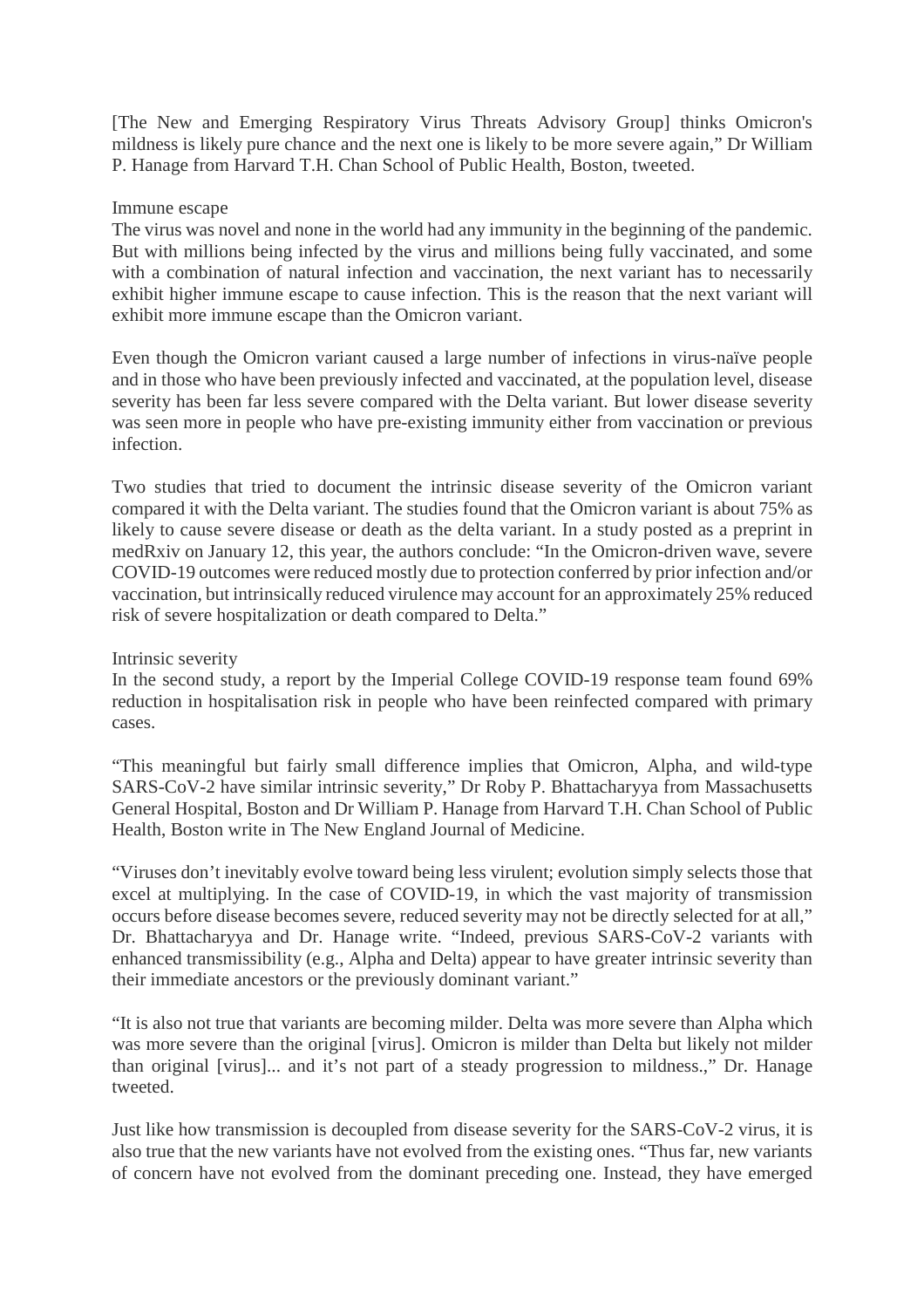from separate lineages," says a report in Nature. Dr. William Hanage, too, says the same in a tweet: "[SARS-CoV-2] evolves rapidly, but this isn't straightforward. None of the main variants evolved from each other. Instead, so far they are all distinct, becoming gradually fitter via subvariants until replaced by an entirely new variant."

### **Oral cancer**

# **The role Fusobacterium plays in oral cancer patients in India (The Hindu:20220307)**

https://www.thehindu.com/sci-tech/health/the-role-fusobacterium-plays-in-oral-cancerpatients-in-india/article65192892.ece

A study identified the presence of a bacteria, Fusobacterium nucleatum, in oral tumours at a significantly higher burden than in the oral cavity of healthy individuals.

A study identified the presence of a bacteria, Fusobacterium nucleatum, in oral tumours at a significantly higher burden than in the oral cavity of healthy individuals. | Photo Credit: Getty Images

Screening for Fusobacterium in a population, in habitual tobacco chewers, could be a worthy exercise

Since the beginning of the 20th Century, it is known that infections could play a role in cancer, with 18-20% of cancers associated with infectious agents. This could be relatively higher in developing countries like India. Our team at ACTREC-Tata Memorial Centre developed a highly sensitive and specific automated computational tool HPVDetector to quantify the presence of human papillomavirus (HPV). This was done by subtracting human sequences from the cancer genome and comparing the rest with the HPV genome to identify the presence of HPV sequence trace and determine the range of all co-infecting HPV strains in the same individual.

The analysis revealed significant occurrence of HPV 16, 18, and 31, among others, in cervical cancer. But a surprising finding was that Indian patients with oral tumours showing a distinct tobacco usage gene signature were devoid of HPV infection. This was in sharp contrast to the oral tumours among Caucasian patients, wherein tobacco genetic signature is not common but is marked by a significant presence of HPV. Several groups have corroborated this finding, and it is well established that oral tumours among Indian patients are not driven by HPV infection.

In this study published on Mar 4, in NAR Cancer, Sanket Desai, the lead researcher from the group, developed another advanced automated computational tool — Infectious Pathogen Detector (IPD). Beyond HPV, IPD can detect the presence of 1,058 pathogens in the human cancer genome from datasets generated from any Next Generation Sequencing platform. This tool is publicly available for download from the ACTREC- TMC website. Using IPD, the DNA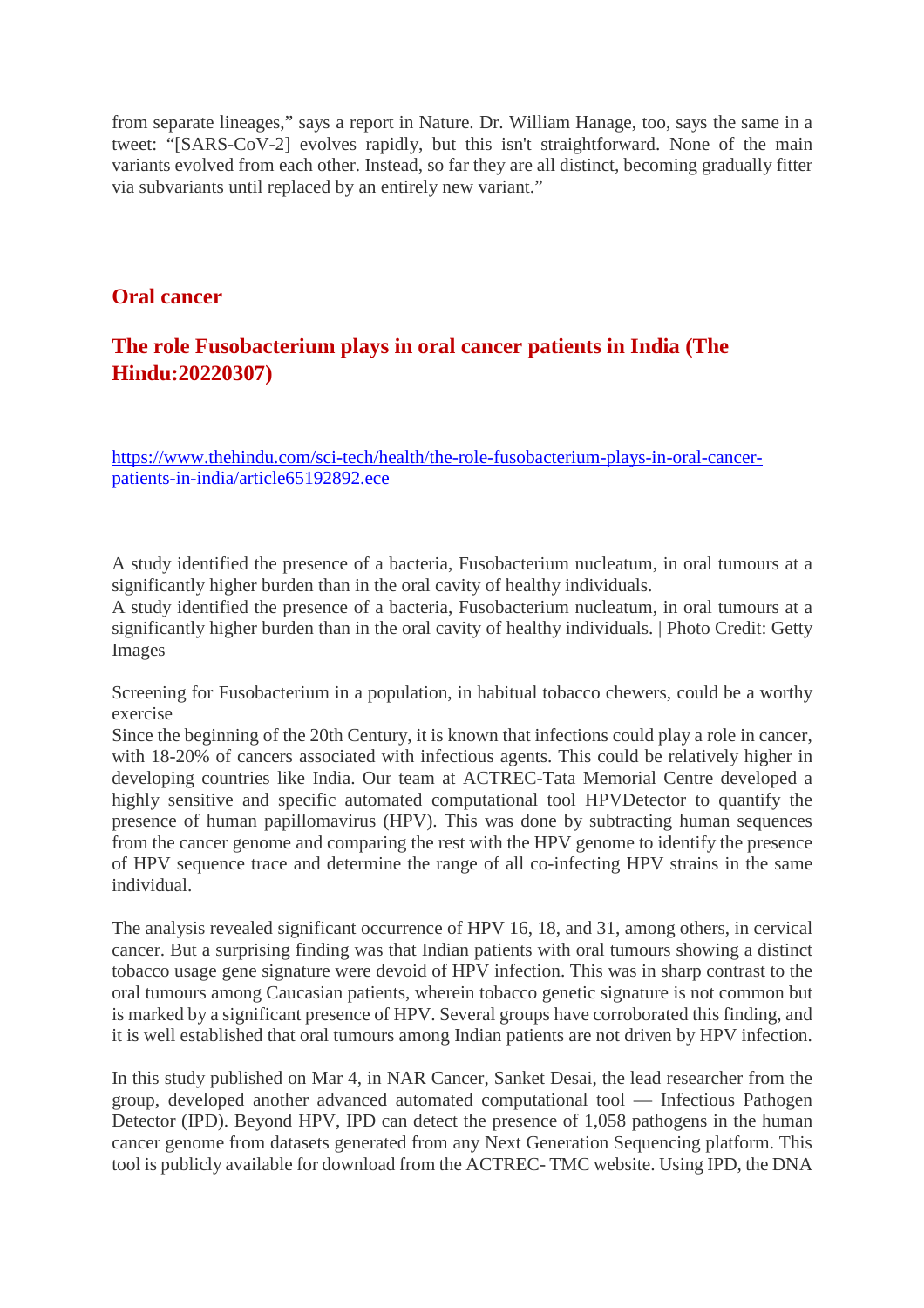and RNA sequence from 1,407 cancer samples of oral, breast, cervical, gall bladder, lung and colorectal tumours derived from Indians were analysed and compared with Caucasian patients.

### Map of microbes

This has led to establishing the most detailed map of the abundance of 1,058 microbes present across Indian cancer patients. Rigorous statistical measures were adopted to distinguish the commensal microbes present as normal flora in a healthy individual compared with the diseased state. Systematic analysis of the data helped the group identify the presence of a bacteria, Fusobacterium nucleatum, in the oral tumours at a significantly higher burden than in the oral cavity of healthy individuals.

Interestingly, Fusobacterium nucleatum is known to play a vital role in colorectal cancer, wherein its presence affects the spread of the disease and the patient's response to chemotherapy. However, a similar role of Fusobacterium in oral cancer was not known earlier. The presence of the bacteria was found in Indian and Caucasian oral cancer patients, with a much higher incidence among the Indian patients. Moreover, oral cancer patients positive for Fusobacterium were found to be negative for HPV infection, suggesting they are present in a mutually exclusive way.

The finding underlines that while oral tumours in the West are more likely to be driven by HPV infection with a lower abundance of Fusobacterium infection, the oral cancer incidences in India are caused more by Fusobacterium infection. The tumours in oral cancer patients infected with the bacterium were found to spread to lymph nodes in the head and neck region or other distant organs. This sub-class of the tumour was also found to have higher levels of genes responsible for inflammation and pro-cancer immunological response.

Consistent with this finding, infection with virus or bacteria causing chronic inflammation leading to cancer has been known across multiple cancer types, such as HPV in cervical cancer, HBV and HCV in liver cancer, H. pylori in gastric cancer, etc. This study also identified three novel small non-coding miRNA molecules among tumours infected with the bacteria. The discovery of these miRNAs allows the investigators to understand the biological pathway targeted by the Fusobacteria, when it infects the oral cells, and its detailed characterisation. The study continues in collaboration with IIT Bombay, where the researchers grow the oral cancer cells in the presence and absence of the bacterium.

Preventing cancer through immunisation against infectious agents such as HPV vaccination has been known to be effective in up to 90% of HPV-related cancers. Similarly, a significant reduction was observed in the incidence of gastric cancer across multiple studies when the patients infected with the bacteria, Helicobacterium pylori, were treated with antibiotics specific to the bacterium. The findings from the study carried out at ACTREC- Tata Memorial Centre opens an opportunity to treat oral cancer patients positive for Fusobacterium, occurring predominantly among Indian patients, with a Fusobacterium-specific antibiotic for selectively targeting the tumours. The study emphasises the impact of Fusobacterium infection on modulating conventional chemotherapy treatment or recurrence of the disease as frequently observed in oral cancer patients, similar to its role in colorectal cancer. The utility of community screening for the presence of Fusobacterium in the oral cavity in a population or among habitual tobacco chewers remains to be explored — though it could be a worthy exercise considering the alarming increase in tobacco-associated oral cancer in India.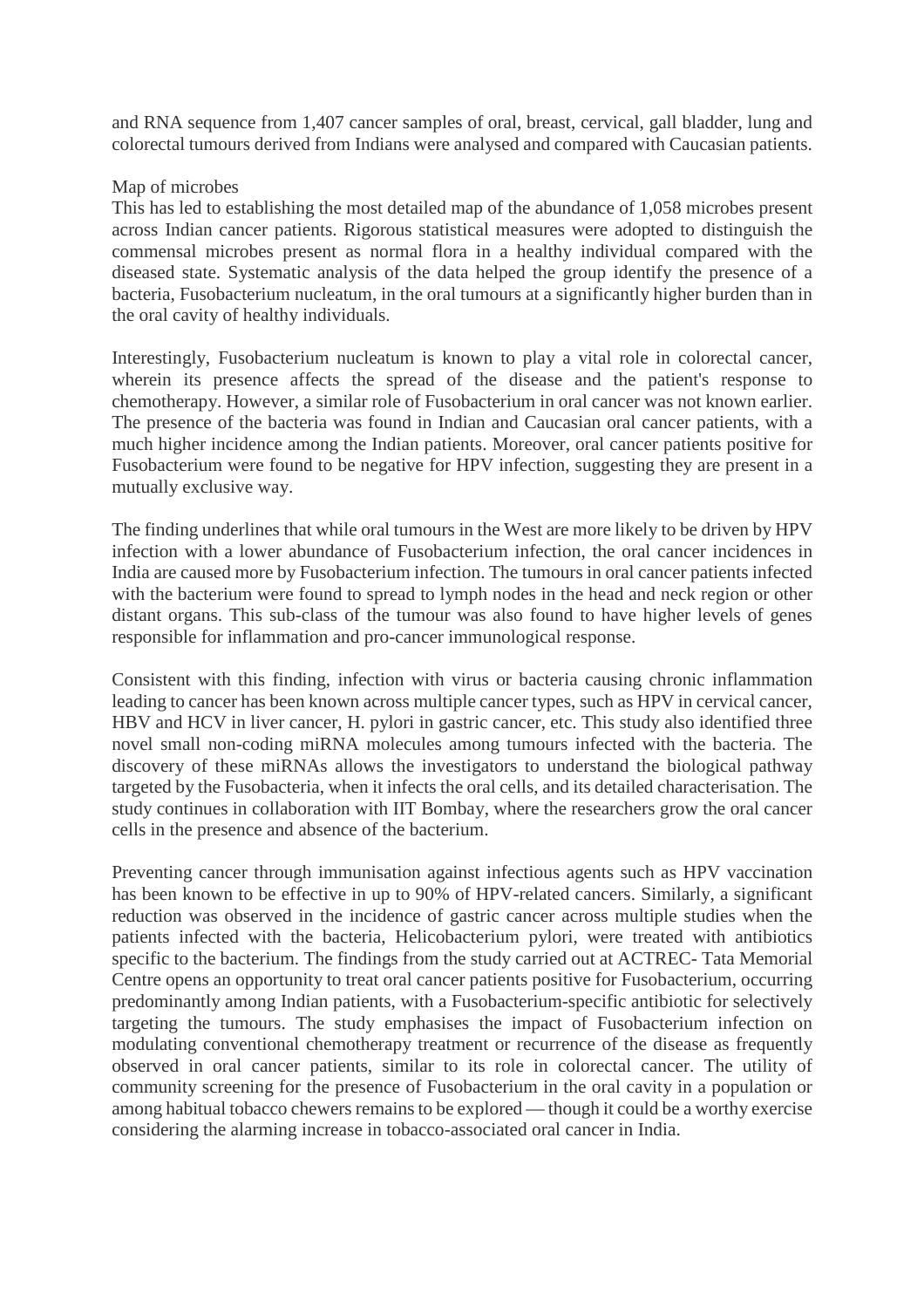# **Next COVID-19 wave**

# **Next COVID-19 wave can't be predicted: experts (The Hindu:20220307)**

https://www.thehindu.com/news/national/experts-denounce-study-that-forecasts-fourthcovid-wave-in-june/article65184027.ece

Rapid antigen Test of covid 19 virus in progress at Azadpur Chowk, in New Delhi. Rapid antigen Test of covid 19 virus in progress at Azadpur Chowk, in New Delhi. | Photo Credit: Sushil Kumar Verma

There is absolutely no way to forecast the timing, says Professor behind SUTRA model

Independent experts have criticised a recent modelling study from a group of researchers at the Indian Institute of Technology, Kanpur that predicts a fourth COVID wave in India around June.

The study, uploaded on the preprint server, Medrxiv, which hosts scientific work that is yet to be published in a peer-reviewed journal forecasts the wave to begin precisely on June 22, 2022, reaching its peak on August 23, 2022 and ending on October 24, 2022. For its analysis, it takes the trajectory of the coronavirus epidemic in Zimbabwe, because its history most resembles the case trend in India, and concludes that because Zimbabwe has seen a fourth wave, India is a fait accompli.

The authors, Sabara Parshad Rajeshbhai, Subhra Sankar Dhar and Shalabh, of the Department of Statistics and Mathematics, IIT-K, add caveats that the future wave could be affected by the nature of the existing variant that would emerge as well as vaccination coverage.

The Hindu could not immediately reach out to the authors for comment.

"The findings from this study are aimed to help and sensitise the people. For example, a few countries including the Government of India have started to provide booster dose to a section of people, which may reduce the impact of the fourth wave in a long run," their paper notes.

A group at IIT Kanpur, led by Manindra Agrawal, a professor of mathematics and computer science, is behind the SUTRA model, whose forecasts on the pandemic are widely followed. While this model failed to forecast the deadly second wave and was critiqued by epidemiologists and biologists for its approach, it was accurate at gauging the trajectory of the third wave. The latest study is however independent of the SUTRA model.

Mr. Agrawal told The Hindu that he disagreed with the underlying assumptions of the latest study. The timing of a hypothetical fourth wave, he said, could not be predicted because it was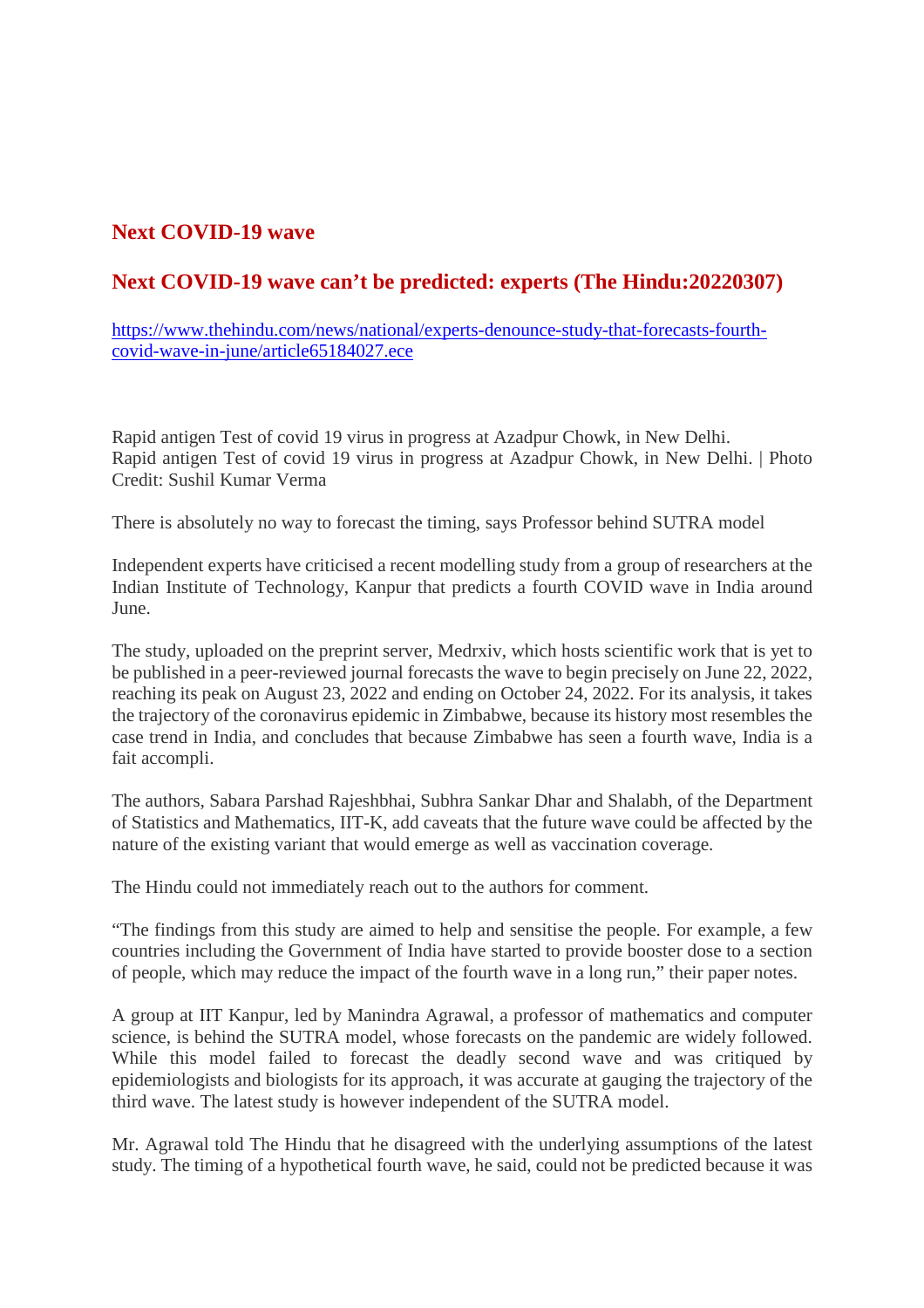heavily dependent on the nature of a future variant. "There is absolutely no way to predict the timing. If at all we see one, it will be very short and would have to be caused by a highly infectious variant because you have to account for the fact that nearly 90% of India has been exposed to the virus," he said. The SUTRA model does not yet see a fourth wave, he added.

Gautam Menon, of the Ashoka University and who has been closely involved with efforts to mathematically model the pandemic argued in an explanatory Twitter thread that the forecast of a fourth wave "shouldn't be taken seriously" because epidemiology wasn't an exact science like physics or chemistry. The pandemic waves were being driven by variants, none of which could be predicted in advance, and modelling could at best be useful for "broad policy rather than a highly specific prediction of numbers."

Zimbabwe's median age was 19 as opposed to India's 30 and had a vaccination coverage of 40% of the population to India's 75%. These meant different degrees of "hybrid immunity" (that is protection from future infections due to a combination of vaccines and previous exposure) and the current study did not account for this rendering their predictions unusable, he opined. "Should one trust this model at all? The answer, simply, is no."

Independent experts have criticised a recent modelling study from a group of researchers at the Indian Institute of Technology, Kanpur that predicts a fourth COVID wave in India around June

For its analysis, it takes the trajectory of the coronavirus epidemic in Zimbabwe, because its history most resembles the case trend in India, and concludes that because Zimbabwe has seen a fourth wave, India is a fait accompli.

The authors, Sabara Parshad Rajeshbhai, Subhra Sankar Dhar and Shalabh, of the Department of Statistics and Mathematics, IIT-K, add caveats that the future wave could be affected by the nature of the existing variant that would emerge as well as vaccination coverage Return to frontpage

Our code of editorial values

### **Dreadful Diseases**

### **Dreadful Diseases in Colonial Bengal: Cholera, Malaria and Smallpox review: Lessons from a colonial past (The Hindu:20220307)**

https://www.thehindu.com/books/books-reviews/dreadful-diseases-in-colonial-bengalcholera-malaria-and-smallpox-review-lessons-from-a-colonial-past/article65092304.ece

Understanding ways to tackle COVID-19 through health crises that have plagued India It was still early days of the pandemic. The virus was spreading fast, even as scientists were struggling to understand the new contagion. Isolation, quarantine, social (or physical) distancing — and lockdowns — were beginning to become part of our lexicon, and existence.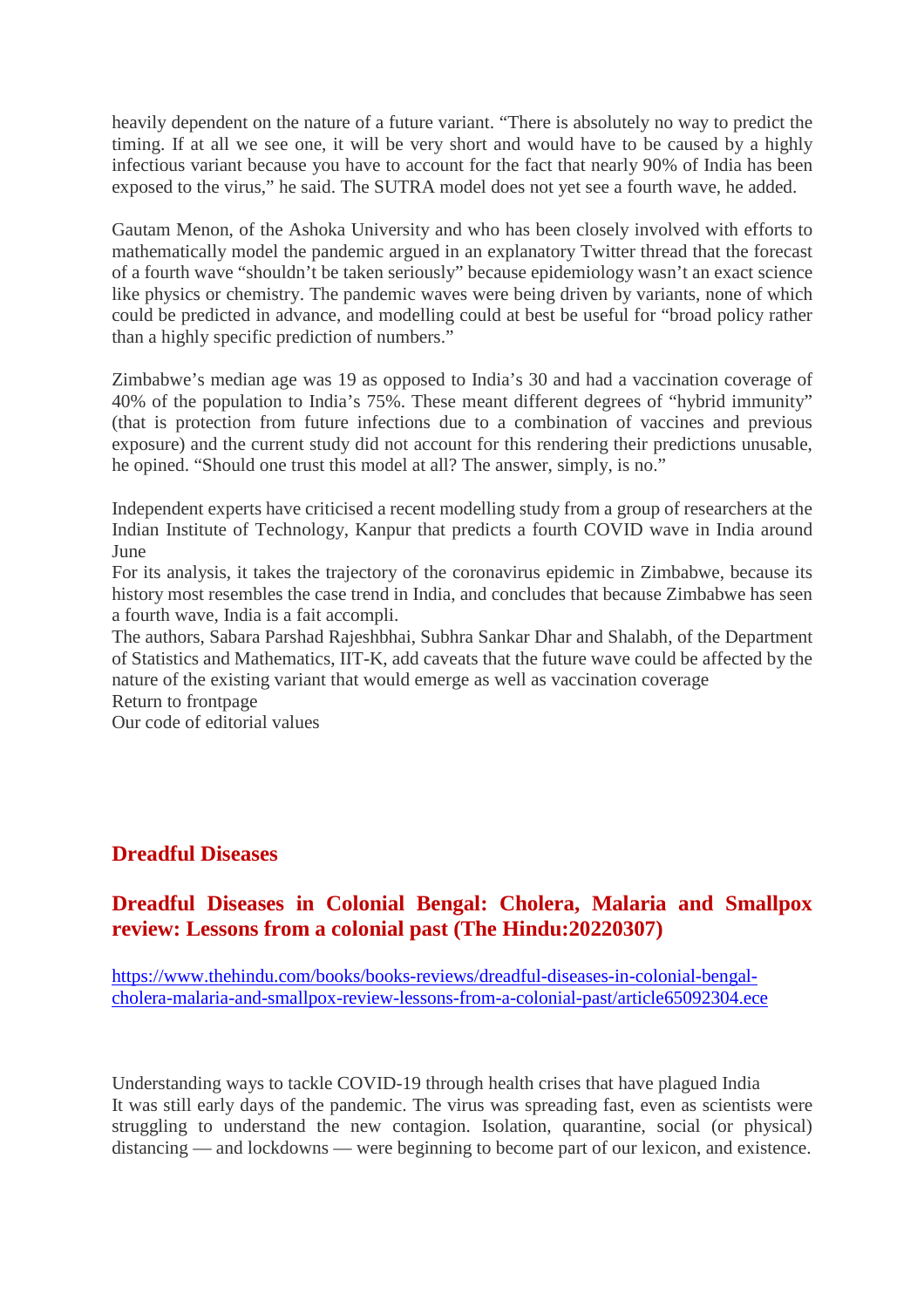For at least one public health expert, the (initial) response to the new contagion seemed rather "medieval". Despite scientific progress, all we can do is shut everything down, and isolate ourselves, she said. Indeed, we had been here before. Measures such as isolating sick patients were deployed as far back as in the late 19th century Bengal to contain infectious diseases such as smallpox. These control measures were outlined in the Epidemic Diseases Act, 1897 — an act that has been invoked through the pandemic.

### Eerie parallels

But the parallels don't end there. Dreadful Diseases in Colonial Bengal: Cholera, Malaria and Smallpox, edited by Suranjan Das and Achintya Kumar Dutta, is a sobering reminder also of the patterns of public health crisis that have plagued India. The book is third in a documentation project on 'Western medicine and indigenous society: History of Disease, medicine and public health in Colonial Eastern India (1757-1947); the first was on the context in which hospitals were established in Calcutta during the British East India company's rule, while the second focused on TB in 20th century India.

By examining public health records (1926-1942) from the three epidemics (mentioned in the book's title), Das and Dutta bring to the fore the public health crisis in Bengal primarily due to colonial apathy, and the toll it took on the local people. As epidemic after epidemic raged across colonial Bengal, issues such as lack of enough hospital beds, fewer doctors and nurses, poor allocation of funds for public health (despite huge revenues accrued by the colonial government), shortages of essential drugs (such as quinine used to treat malaria) and an inequitable access to health services, meant thousands of lives were lost. What is striking is that some of the major public health challenges as laid bare by the three epidemics then — and a pandemic now — have persisted. For instance, similar chaotic scenes of lack of hospital beds, medicines and oxygen were witnessed in India during the second wave of COVID-19.

The authors argue that the basic fallacy of colonial policy was the 'band-aid' approach taken by the administration to deal with the deadly diseases. "Certain preventive and curative measures were adopted only when epidemics broke out, instead of adopting long-term antiepidemic policies, or public health development schemes," they write of the time. Basic sanitary schemes proposed by British experts to help tackle malaria were disregarded by the colonial government, citing a lack of funds. Records from the time also suggest that the vaccination programme to prevent smallpox, too, posed several challenges such as vaccine hesitancy, an urban bias in coverage, and the local populace's preference for indigenous medicine. Of course, India has overcome many of these issues, its (paediatric) vaccination programme is often cited as a success story. But even so, when it came to delivering COVID-19 vaccines to its adult population, supply bottlenecks due to faulty planning led to inordinate delays.

The pandemic has been a wake-up call for us to address the larger questions of inequities, and push for investment in affordable, quality healthcare systems. As this book shows, history won't judge us kindly if we don't make the right choices.

Dreadful Diseases in Colonial Bengal: Cholera, Malaria and Smallpox; Edited by Suranjan Das, Achintya Kumar Dutta, Primus Books, ₹1,250.

The reviewer writes on gender and public hea92% of COVID-19 deaths in 2022 have been among unvaccinated: ICMR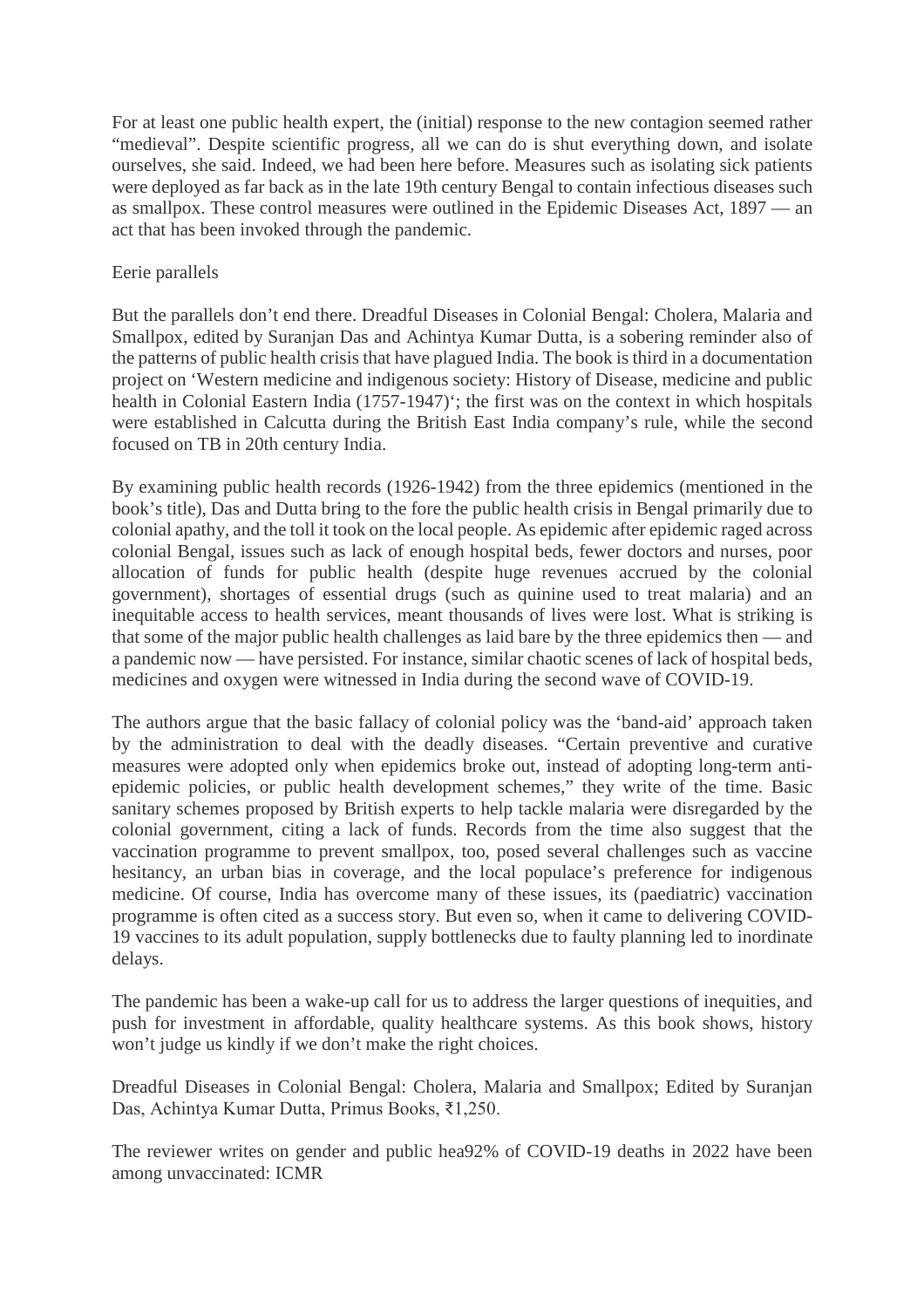An RT-PCR test for COVID-19 being done at Azadpur Chowk in New Delhi on March 3, 2022.

An RT-PCR test for COVID-19 being done at Azadpur Chowk in New Delhi on March 3, 2022. | Photo Credit: SUSHIL KUMAR VERMA

ICMR chief Balram Bhargava urged students coming from Ukraine to get vaccinated immediately if they had not already done so.

In 2022, 92% of COVID deaths have been in unvaccinated individuals, Director General of the Indian Council of Medical Research (ICMR) Dr. Balram Bhargava said on Thursday. He added that it's evident that vaccines and the wide vaccination coverage have played a very important role in protecting hundreds of lives.

Dr. Bhargava was speaking at the weekly Health Ministry press conference on COVID .

Also addressing the press, Ministry spokesperson and Joint Secretary, Luv Aggarwal said, "All required support will be given to students and other people returning to India from Ukraine.'' Dr Bhargava added that all students coming from Ukraine must get vaccinated immediately if they had not already done so. Stating that COVID vaccine has protected the nation from a surge in the number of cases, member, NITI Aayog member, Dr V.K. Paul said India is in a vaccineprotected, low corona stage and hence it is rational to open schools, businesses etc.

"Responsibility to ensure surveillance is intact and to wear masks,'' he added.

The Health Ministry noted that the India currently is in a positive stage when compared to other countries. Mr. Aggarwal said, "With 11,302 average cases reported in the week ending March 1, India contributed to only 0.7% of global cases. Only a single State has over 10,000 active cases and two States have between 5,000 to 10,000 active cases. Remaining States have less than 5,000 active cases. Kerala, Maharashtra, Mizoram accounts for 50% of active cases of the country,'' he said. He further explained that a continuous decrease in cases across the world has been recorded and India reported a sharp decline of 96.4% in the number of cases as compared to the world average of 55.7%.

"The overall spread during the third surge was 42 days as compared to the overall spread of 117 days during the second surge of COVID. India reported a sharp decline in deaths reported (76.6%) as compared to the world (22.8%),'' said Mr. Aggarwal.

### **ICMR**

**92% of COVID-19 deaths in 2022 have been among unvaccinated: ICMR(The Hindu:20220307)**